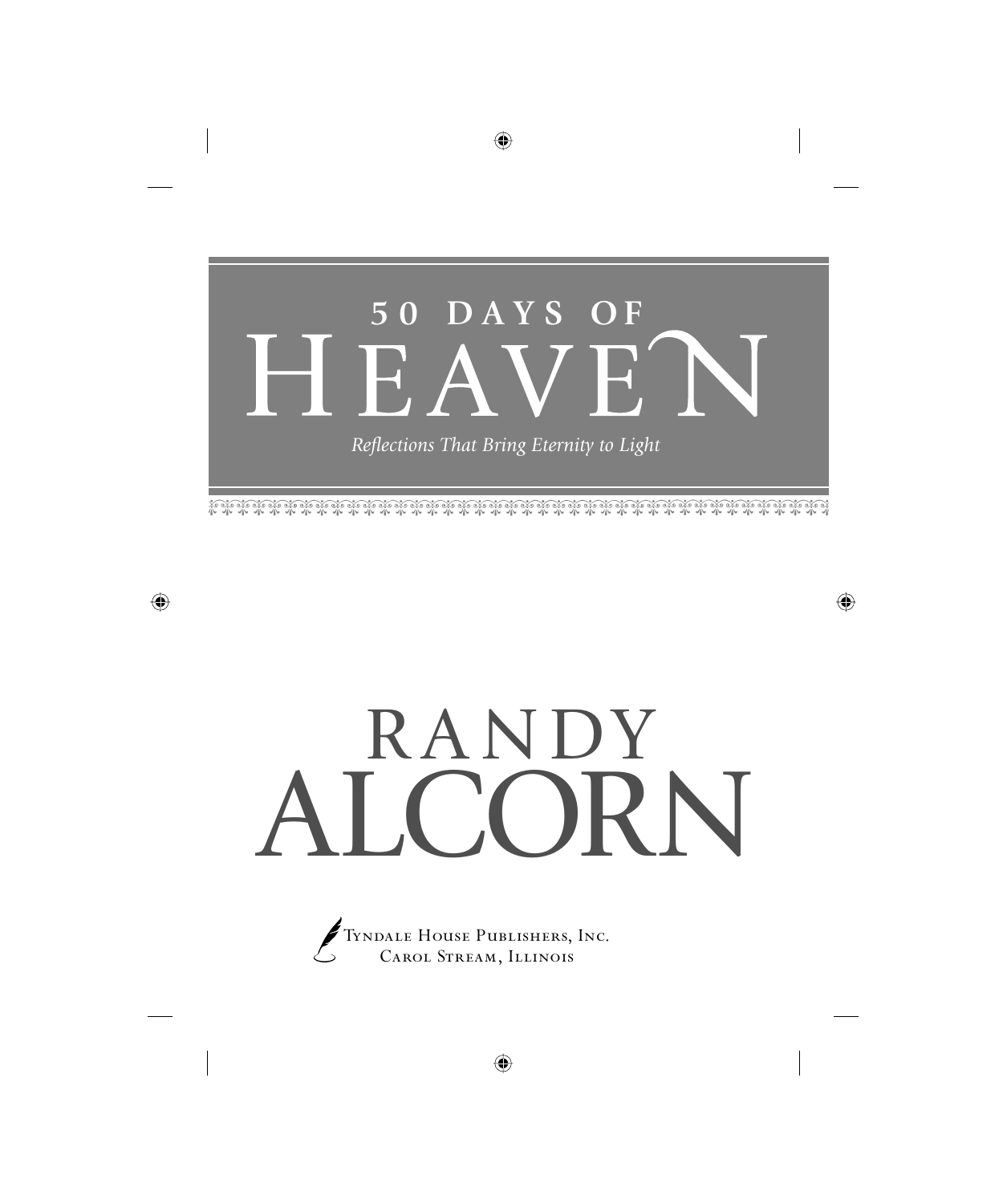Visit Tyndale's exciting Web site at www.tyndale.com

*TYNDALE* and Tyndale's quill logo are registered trademarks of Tyndale House Publishers, Inc.

50 Days of Heaven: Reflections That Bring Eternity to Light

Copyright © 2006 by Eternal Perspective Ministries. All rights reserved.

Cover photo copyright © by Gunter Marx Photography/Corbis. All rights reserved.

Designed by Jessie McGrath

Unless otherwise indicated, all Scripture quotations are taken from the *Holy Bible,* New International Version®. NIV®. Copyright © 1973, 1978, 1984 by International Bible Society. Used by permission of Zondervan. All rights reserved.

Scripture quotations marked NLT are taken from the *Holy Bible,* New Living Translation, copyright © 1996, 2004. Used by permission of Tyndale House Publishers, Inc., Carol Stream, Illinois 60188. All rights reserved.

Scripture quotations marked "NKJV" taken from the New King James Version. Copyright © 1979, 1980, 1982 by Thomas Nelson, Inc. Used by permission. All rights reserved.

Scripture quotations marked NASB are taken from the *New American Standard Bible,* © 1960, 1962, 1963, 1968, 1971, 1972, 1973, 1975, 1977 by The Lockman Foundation. Used by permission.

Scripture quotations marked RSV are taken from the *Holy Bible,* Revised Standard Version, copyright © 1946, 1952, 1971 by the Division of Christian Education of the National Council of the Churches of Christ in the United States of America, and are used by permission. All rights reserved.

Scripture quotations marked (ESV) are from The Holy Bible, English Standard Version, copyright © 2001 by Crossway Bibles, a division of Good News Publishers. Used by permission. All rights reserved.

#### **Library of Congress Cataloging-in-Publication Data**

Alcorn, Randy C. 50 days of heaven : reflections that bring eternity to light / Randy Alcorn. p. cm. Includes bibliographical references. ISBN-13: 978-1-4143-0976-7 (hc : alk. paper) ISBN-10: 1-4143-0976-7 (hc : alk. paper) 1. Heaven—Christianity—Meditations. I. Title. BT846.3.A432 2006 236′.24 —dc22 2006009496

Printed in the United States of America

12 11 10 09 08 07 06 7 6 5 4 3 2 1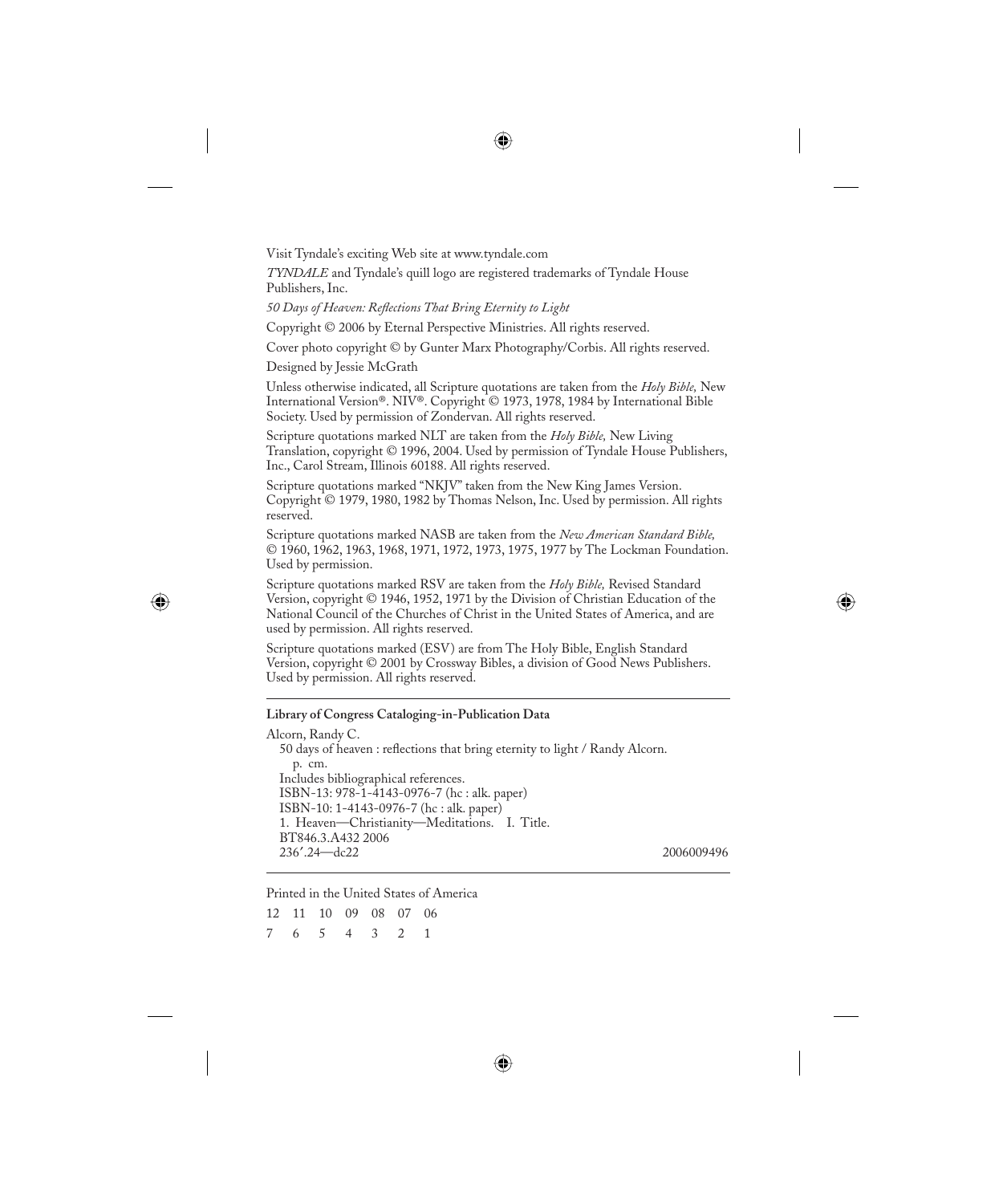# PREFACE *About This Book*

*Fifty Days of Heaven* is drawn from selected portions of my larger book called *Heaven*. I've revised and refashioned segments of that book into fifty short, self-contained meditations suitable for fifty consecutive days of reflection or for reading at any pace or in any order you might choose.

I've received many encouraging responses to *Heaven*, indicating a tremendous interest in this subject matter and a desire to see it addressed in other formats. I hope this devotional will prove useful and enlightening.

This book is intended for two kinds of readers: those who haven't read *Heaven* and are drawn to something shorter than the full-length treatment and in a more devotional format; and those who have read *Heaven* but would like to come back to the subject and reflect on brief segments that are easier to absorb. I think readers of *Heaven* will agree that these shorter pieces have a very different feel and effect.

In developing these meditations, I've integrated some new material. Each day's reading includes its own introduction and conclusion, a selected passage of Scripture, and a great quote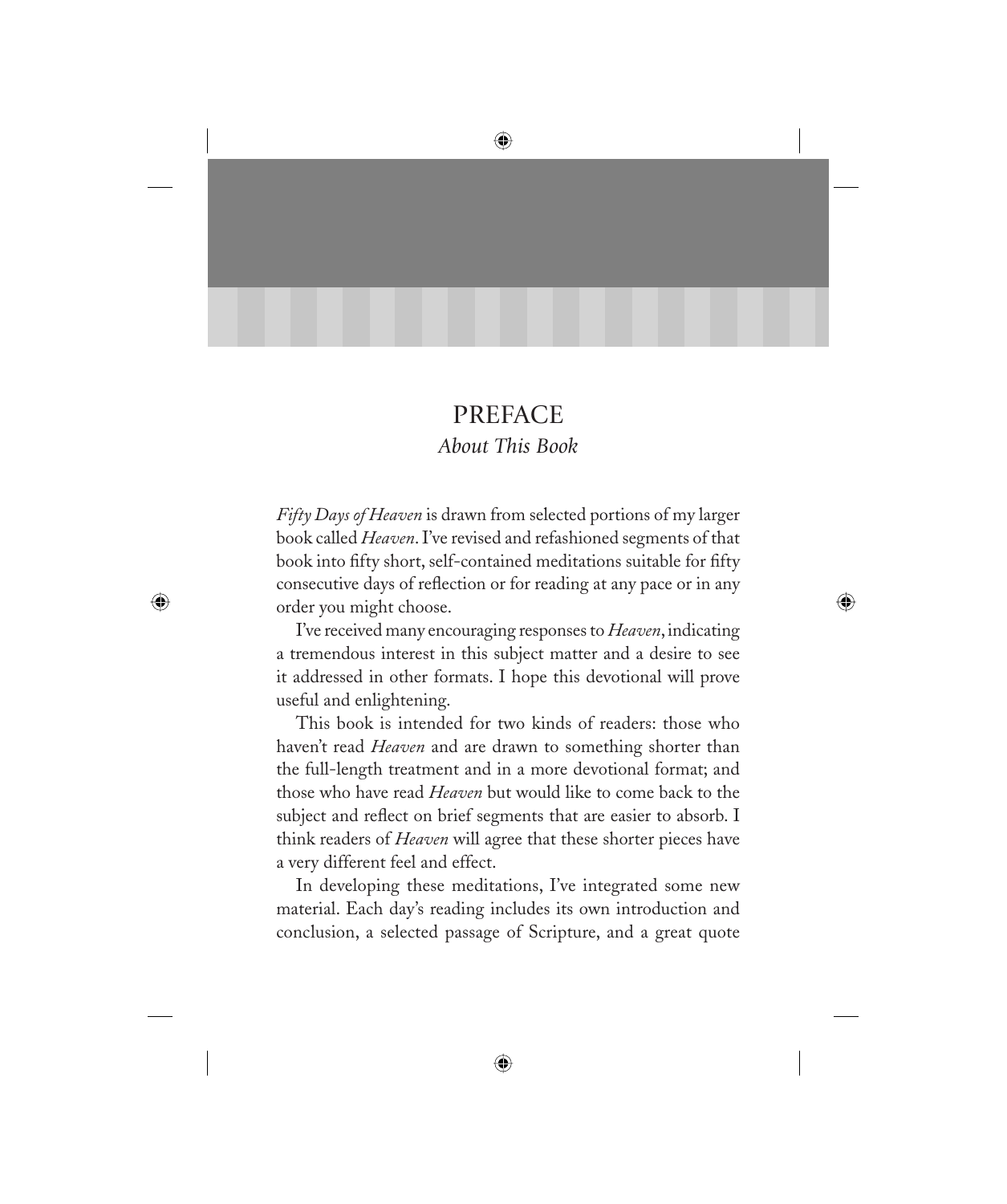about Heaven that corresponds to the subject of the day. I've completed each meditation with a final question to ponder often something that asks for a response—and a personal prayer that flows from the reflection.

I have chosen to capitalize the words *Heaven* and *Hell* to underscore the fact that these are real places. In other words, I am treating the names of these eternal destinations as we do any other place, such as Chicago, Nigeria, Europe, or Saturn. I also capitalize *New Earth*, for the same reason we capitalize *New England*. The only exceptions are when I am quoting writers who don't capitalize these words or when I am quoting Scripture, because none of the modern Bible translations capitalize *heaven* or *hell*.

It wasn't easy to select only fifty snapshots of Heaven for these meditations. There's so much more to be said! Nevertheless, I trust that these daily readings will help ignite your passion for Heaven, inspire you to draw closer to God, and whet your appetite to learn more about God's plan for the New Earth. If, when you're done, you want a more detailed exploration of this fascinating subject and the many Bible passages that speak of God's eternal plan, you may wish to consult the larger book, *Heaven.*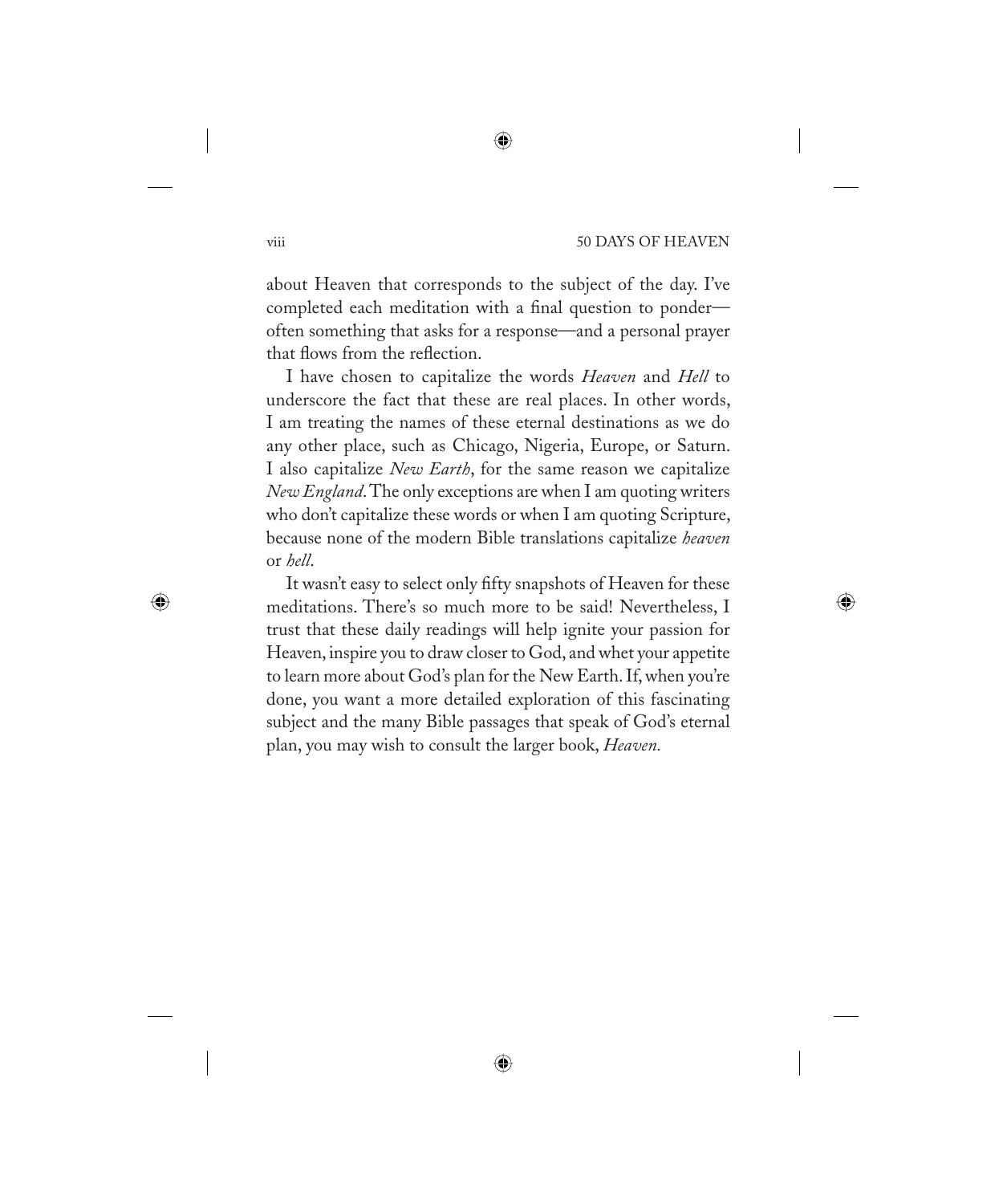# **INTRODUCTION** *Learning to See in the Country of the Blind*

[Anna] gave thanks to God and spoke about the child to all who were looking forward to the redemption of Jerusalem. Luke 2:38 —

 $\circledS$ 

*The kingdom of God . . . does not mean merely the salvation of certain individuals nor even the salvation of a chosen group of people. It means nothing less than the complete renewal of the entire cosmos, culminating in the new heaven and the new earth.*<sup>1</sup> — Anthony Hoekema

Most cultures believe in an afterlife. At question is not whether people will live forever, but where they will live and in what condition. Most cultures also have a concept of Heaven and Hell. They see some people as having a quality of eternal life that is far more than mere existence and others as existing forever in a state of eternal death rather than life. This view is certainly consistent with what Jesus taught: "Then they [the unrighteous] will go away to eternal punishment, but the righteous to eternal life" (Matthew 25:46).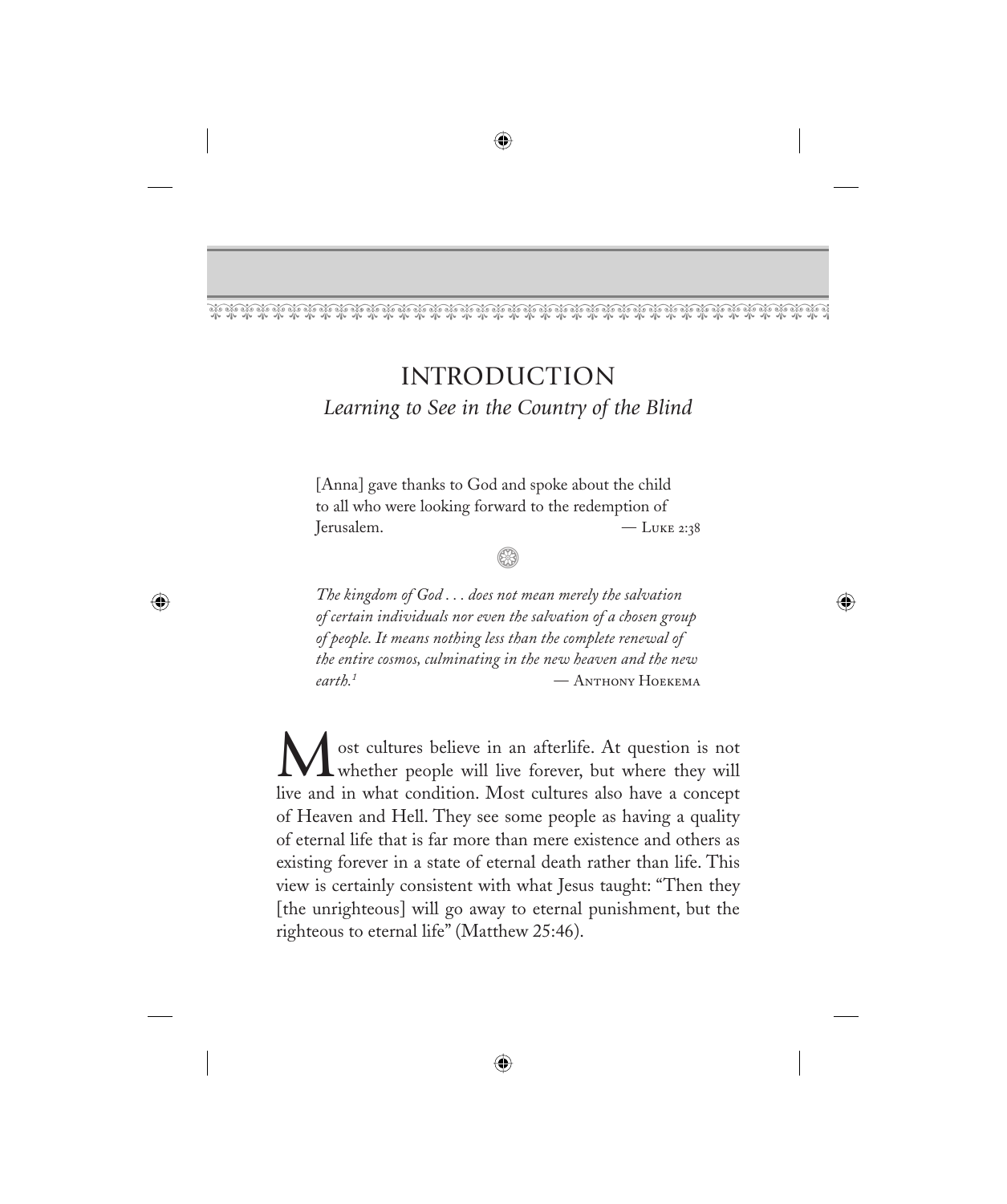Sadly, many who believe in Heaven think of it as a dull and undesirable place. This perspective might best be summarized by the Irish playwright George Bernard Shaw, who observed, "Heaven, as conventionally conceived, is a place so inane, so dull, so useless, so miserable, that nobody has ever ventured to describe a whole day in heaven, though plenty of people have described a day at the seashore." Shaw's view, however, is in stark contrast to the mind-set of the early Christians, whose anticipation of Heaven we find preserved in the Roman catacombs, where the bodies of many martyred Christians of the first century were buried. These underground caverns are filled with inscriptions such as the following, found on three separate tombs:

In Christ, Alexander is not dead, but lives.

One who lives with God.

He was taken up into his eternal home.

One historian writes, "Pictures on the catacomb walls portray Heaven with beautiful landscapes, children playing, and people feasting at banquets."2

In AD 125, a Greek named Aristides wrote to a friend about Christianity, explaining why this "new religion" was so successful: "If any righteous man among the Christians passes from this world, they rejoice and offer thanks to God, and they escort his body with songs and thanksgiving as if he were setting out from one place to another nearby."

This early Christian perspective sounds almost foreign to us today, doesn't it? But their beliefs were rooted in Scriptures such as Philippians 1:21-23, where the apostle Paul writes, "To me, to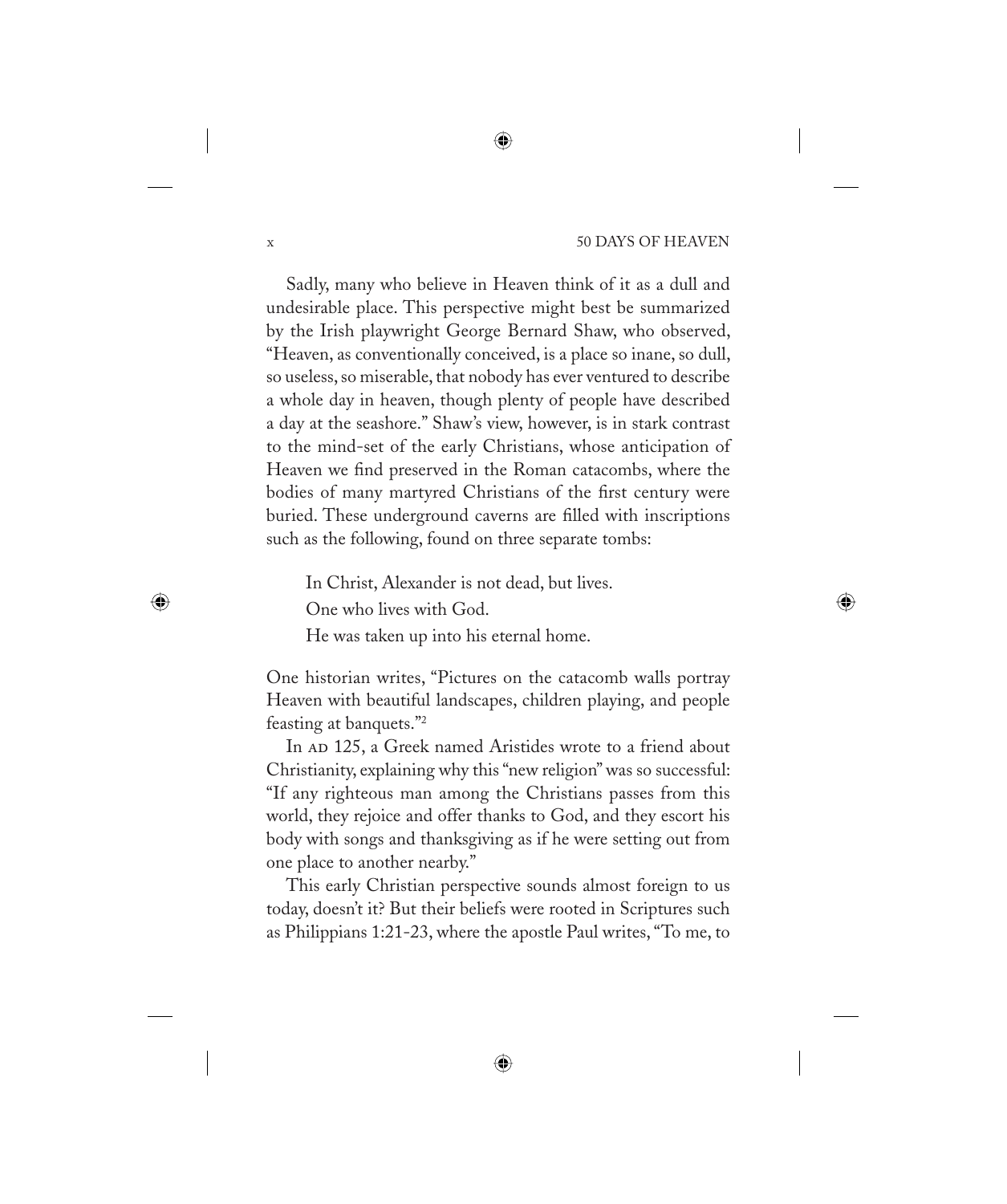live is Christ and to die is gain. . . . Yet what shall I choose?. . . I desire to depart and be with Christ, which is better by far." Paul also writes, "As long as we are at home in the body we are away from the Lord. We . . . would prefer to be away from the body and at home with the Lord" (2 Corinthians 5:6-8).

Throughout the ages, Heaven has played a dominant role in the thoughts and lives of God's people. Heaven is the North Star by which countless Christians have navigated their lives. But have you noticed? Heaven today has largely fallen off our radar screens. If we are honest, we must admit that we are not daily and consciously looking forward to Heaven, much less to a New Earth. We've reduced Heaven to an otherworldly state, and we've ignored the clear biblical promise of a redeemed universe over which we will serve as God's delegated rulers. We've become blinded to the truth, and we've lost our vocabulary of wonder and our anticipation of the great and glorious plan that God has in store for us. Jesus said of the devil, "When he lies, he speaks his native language, for he is a liar and the father of lies" ( John 8:44). Some of Satan's favorite lies are about Heaven.

In his short story "The Country of the Blind," H. G. Wells writes of a tribe in a remote valley deep in a towering mountain range, cut off from the rest of the world by a massive avalanche that has destroyed the mountain passes. As a result of a terrible epidemic, successive generations of this tribe are all born blind. Eventually, as a culture, they lose the very concept of *vision* and have no awareness of the world they're unable to see. Because of their handicap, they do not know their true condition. When an outsider, who can see, stumbles into their village, they think he is a newly formed creature, with imperfect senses, and that all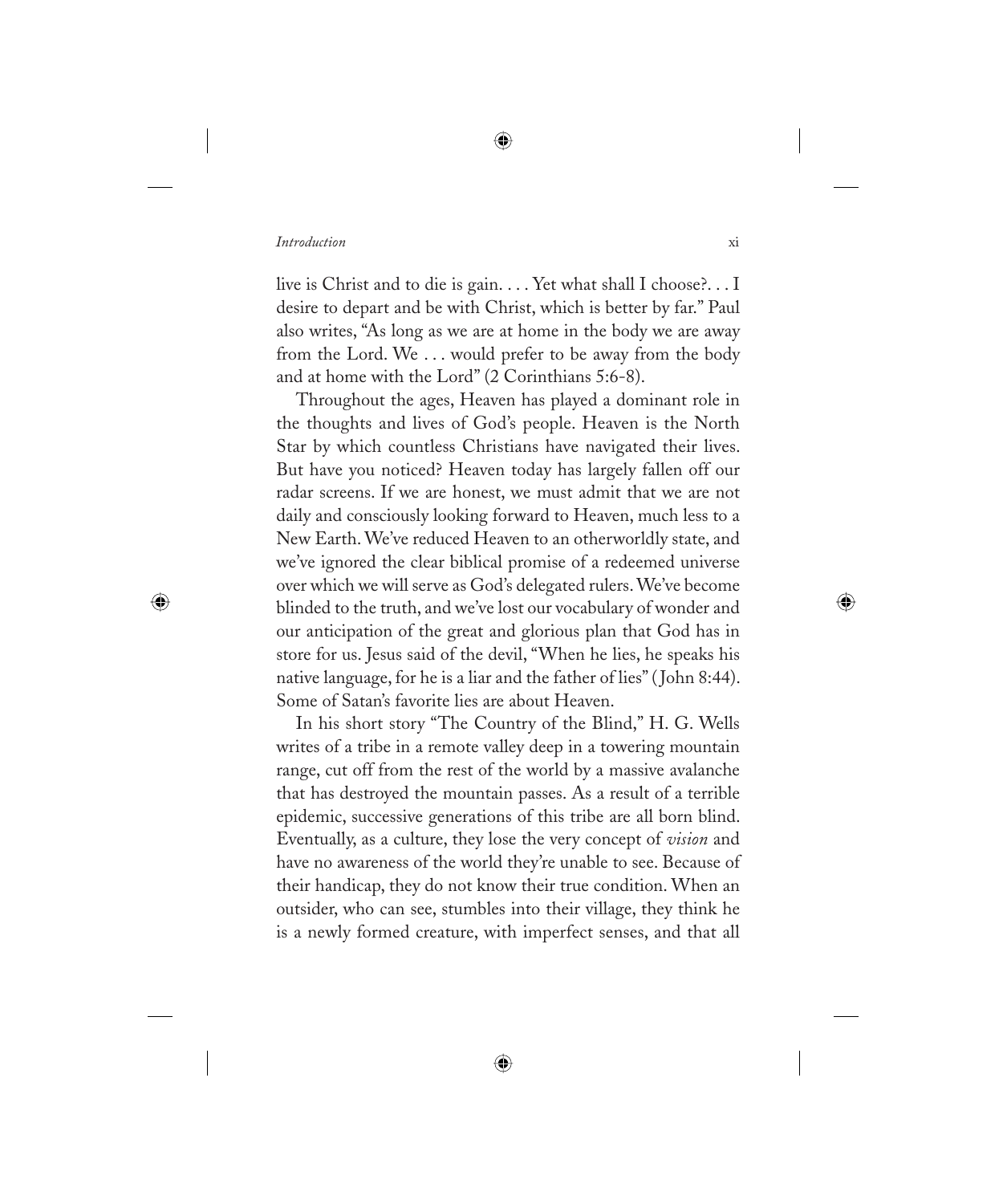his talk of seeing is craziness. They cannot understand this other dimension called *sight*. Although they have adapted themselves to their circumstances, they cannot imagine what realms might lie beyond their valley.

Spiritually speaking, we live in the Country of the Blind. The disease of sin has blinded us to the truth about God and Heaven, both of which are real, yet unseen. Fortunately, Jesus has come to our valley from Heaven to tell us about his Father and the world beyond. If we will listen to him—which requires a concerted effort to overcome our presuppositions, our ignorance, and the devil's lies—we will gain a new understanding of our present circumstances and of the world to come. We will no longer be conformed to the pattern of this world but will be transformed by the renewing of our minds (Romans 12:2). Consequently, our lives will be forever changed.

When Jesus told his disciples, "In my Father's house are many rooms. . . . I am going there to prepare a place for you" ( John 14:2), he deliberately chose common, physical terms (*house*, *rooms*, *place*) to describe where he was going and what he was preparing. He wanted to give his disciples (and us) something tangible to look forward to—an actual place, a *home*, where they (and we) would go to be with him.

The Heaven that Jesus described is not an ethereal realm of disembodied spirits. Such a place could never be home for us, because human beings are not suited for a nonmaterial existence. A *place* is by nature physical, just as human beings are by nature physical as well as spiritual. What we are suited for—what we've been specifically designed for—is a place like the one that God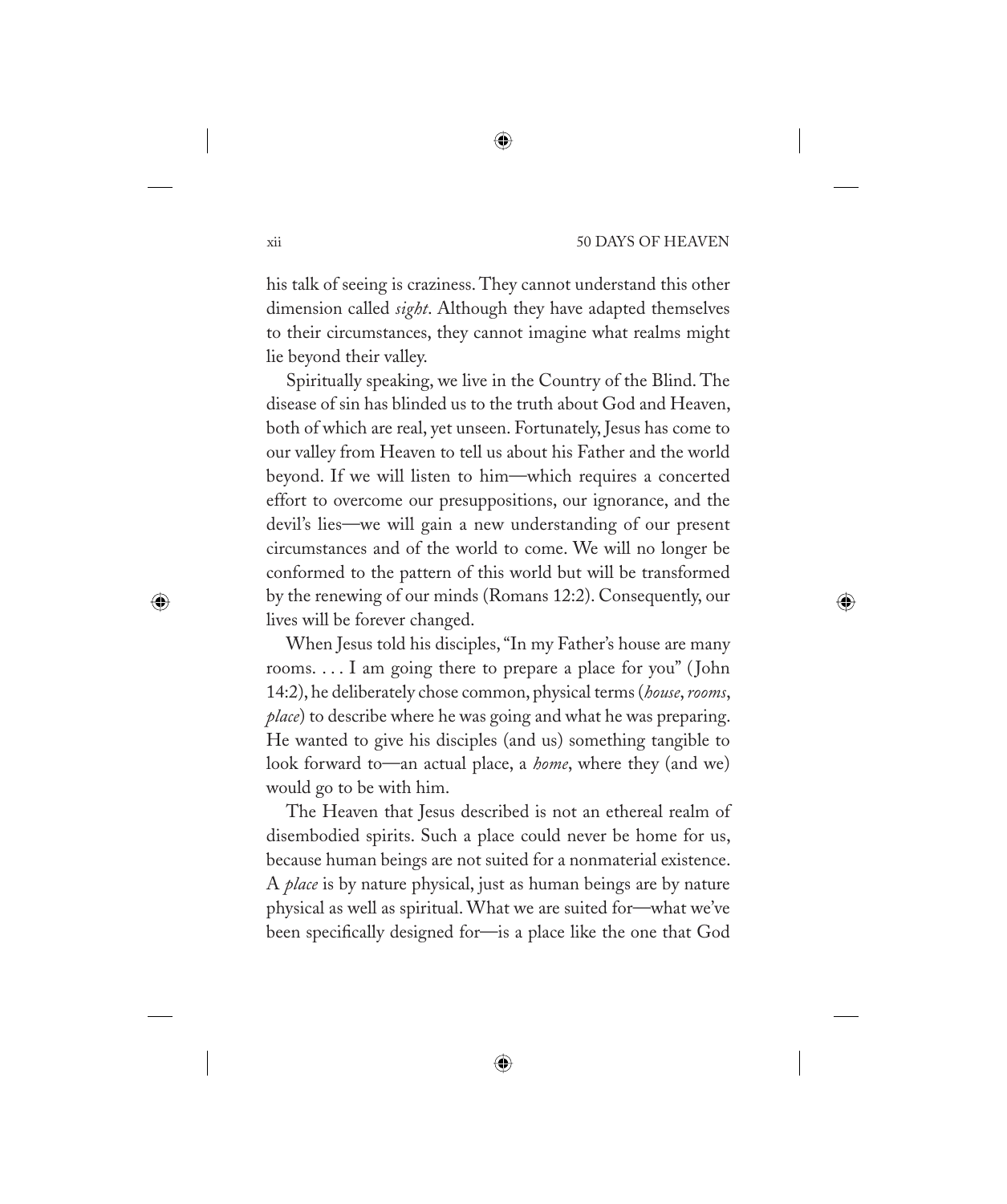made for us: Earth. We were made *from* the earth and *for* the earth. Earth is our home.

When Anna saw the young Jesus, "she gave thanks to God and spoke about the child to all who were looking forward to the redemption of Jerusalem" (Luke 2:36-38).

The people to whom Anna spoke about Jesus the Messiah-King, those "looking forward to the redemption of Jerusalem," were doing exactly what Peter says we should be doing: "looking for ward to a new heaven and a new earth, the home of righteousness" (2 Peter 3:13). This is the gospel of the Kingdom. Anything less is a narrow and truncated concept of God's redemptive plan.

God didn't make a mistake when he formed the first human being from the dust of the earth. He wasn't speaking merely metaphorically when he said he wanted humanity to live on the earth and rule the earth. And God has not abandoned his original design and plan. One day, he will restore that which has been corrupted by sin, and he will bring Heaven down to a place called the New Earth. That is where he invites each of us to come live with him forever

If we grasp this remarkable truth, we will realize at last that our most basic problem is not that we want *too much*. On the contrary, it is that we are content with *too little*. C. S. Lewis put it this way: "If we consider the unblushing promises of rewards in the Gospels, it would seem that our Lord finds our desires not too strong, but too weak. We are half-hearted creatures, fooling about with drink and sex and ambition when infinite joy is offered us, like an ignorant child who wants to go on making mud pies in a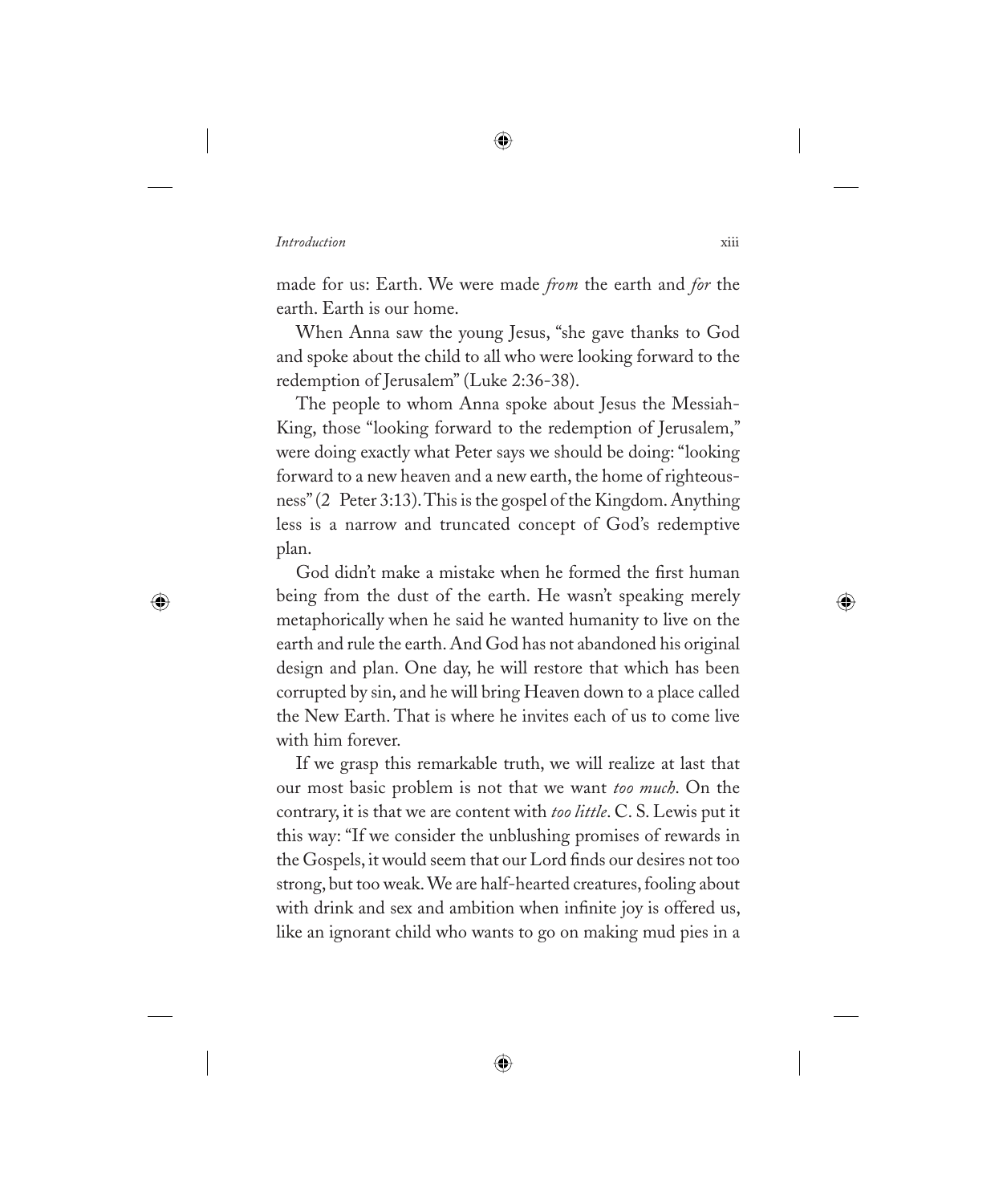slum because he cannot imagine what is meant by the offer of a holiday at the sea. We are far too easily pleased."3

When it comes to understanding Heaven, have you been content with too little?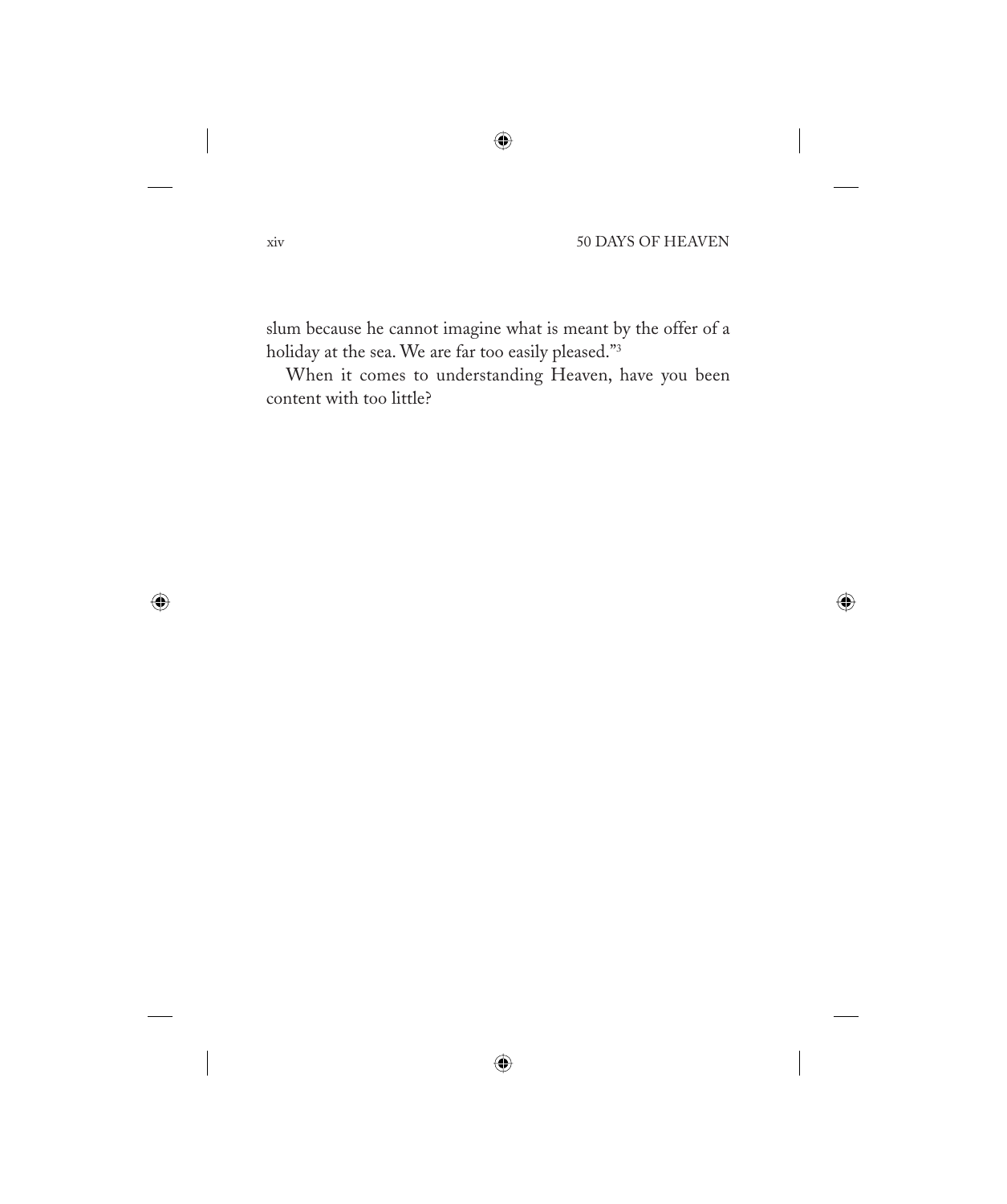## IF WE CAN JUST SEE THE SHORE

Rejoice that your names are written in heaven.

 $-$  Luke 10:20



*It becomes us to spend this life only as a journey toward heaven. . . . Why should we labor for or set our hearts on anything else, but that which is our proper end and true happiness? <sup>4</sup>* Jonathan Edwards —

Life in this world—the way it is now and the way *we* are  $\rightarrow$  now—isn't easy, is it?

Perhaps you're burdened, discouraged, depressed, or even traumatized. Perhaps you've lost a loved one. Perhaps your dreams your family, career, or lifelong ambitions—have crumbled. Perhaps you've become cynical or have lost hope. A biblical understanding of the truth about Heaven can change all that.

Secular optimists are merely wishful thinkers. Having discovered the present payoffs of optimism, they conduct seminars and write books about positive thinking. Sometimes they capitalize on optimism by becoming rich and famous. But then what happens? They eventually get old or sick, and when they die, they are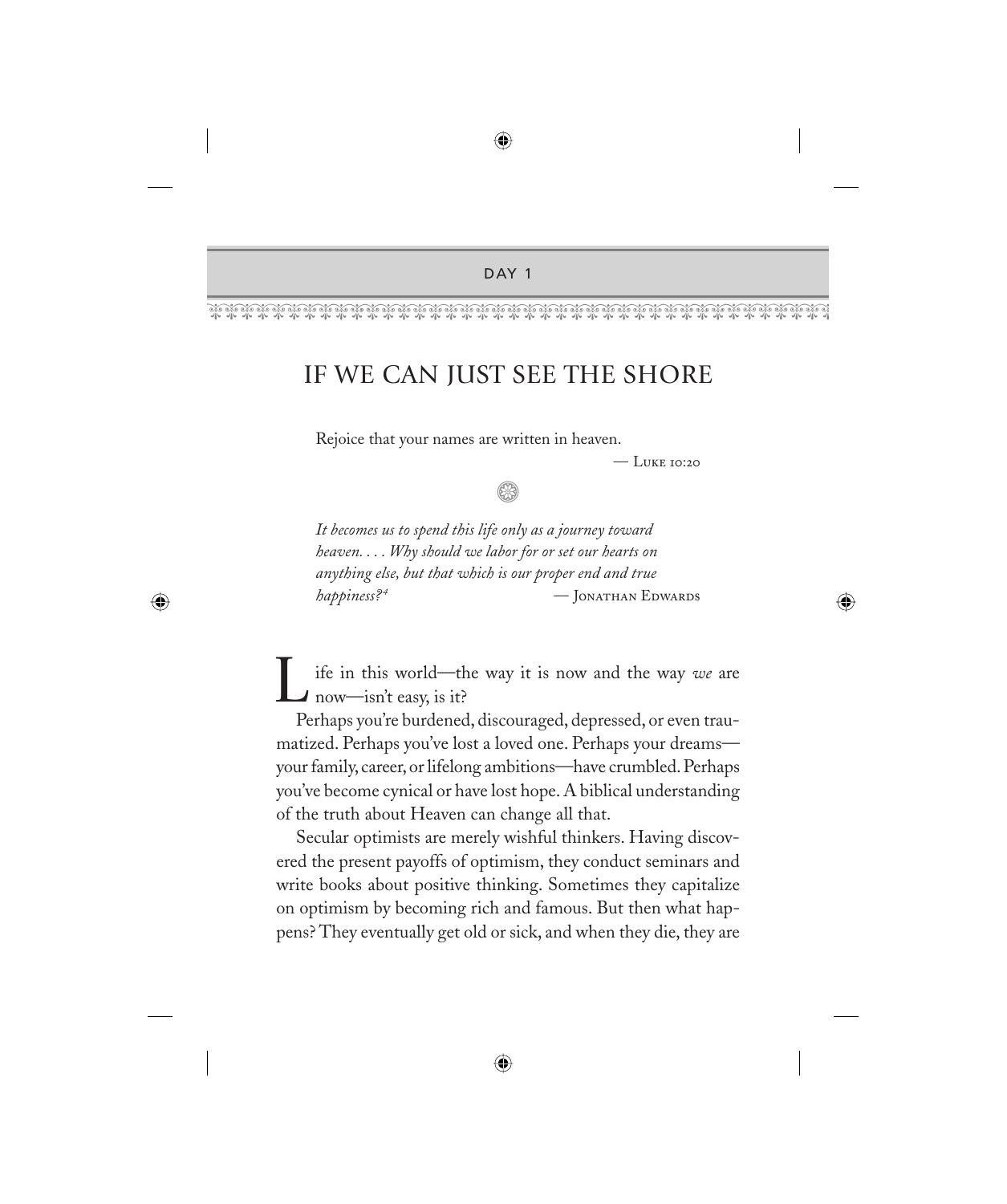unprepared to meet God. Their optimism is ultimately an illusion, for it fails to take eternity into account.

The only proper foundation for optimism is the redemptive work of Jesus Christ. If we build our lives on this solid foundation, we should all be optimists. Why? Because even our most painful experiences in life are but temporary setbacks. Our pain and suffering may or may not be relieved in this life, but they will *certainly* be relieved in the life to come. That is Christ's promise—no more pain or death; he will wipe away all our tears. He took our sufferings on himself so that one day he might remove all suffering from the world. That is the biblical foundation for our optimism. Any other foundation is like sand, not rock. It will not bear the weight of our eternity.

No Christian should be pessimistic. We should be true realists—focused on the *reality* that we serve a sovereign and gracious God. Because of the *reality* of Christ's atoning sacrifice and his promises, biblical realism *is* optimism.

By meditating on Heaven and learning to look forward to it, we don't eliminate our pain, but we can alleviate it and put it in perspective. We're reminded that suffering and death are only temporary conditions.

Jesus came to deliver us from the fear of death, "so that by his death he might destroy him who holds the power of death—that is, the devil—and free those who all their lives were held in slavery by their fear of death" (Hebrews 2:14-15).

In light of the coming resurrection of the dead, the apostle Paul asks, "Where, O death, is your victory? Where, O death, is your sting?" (1 Corinthians 15:55).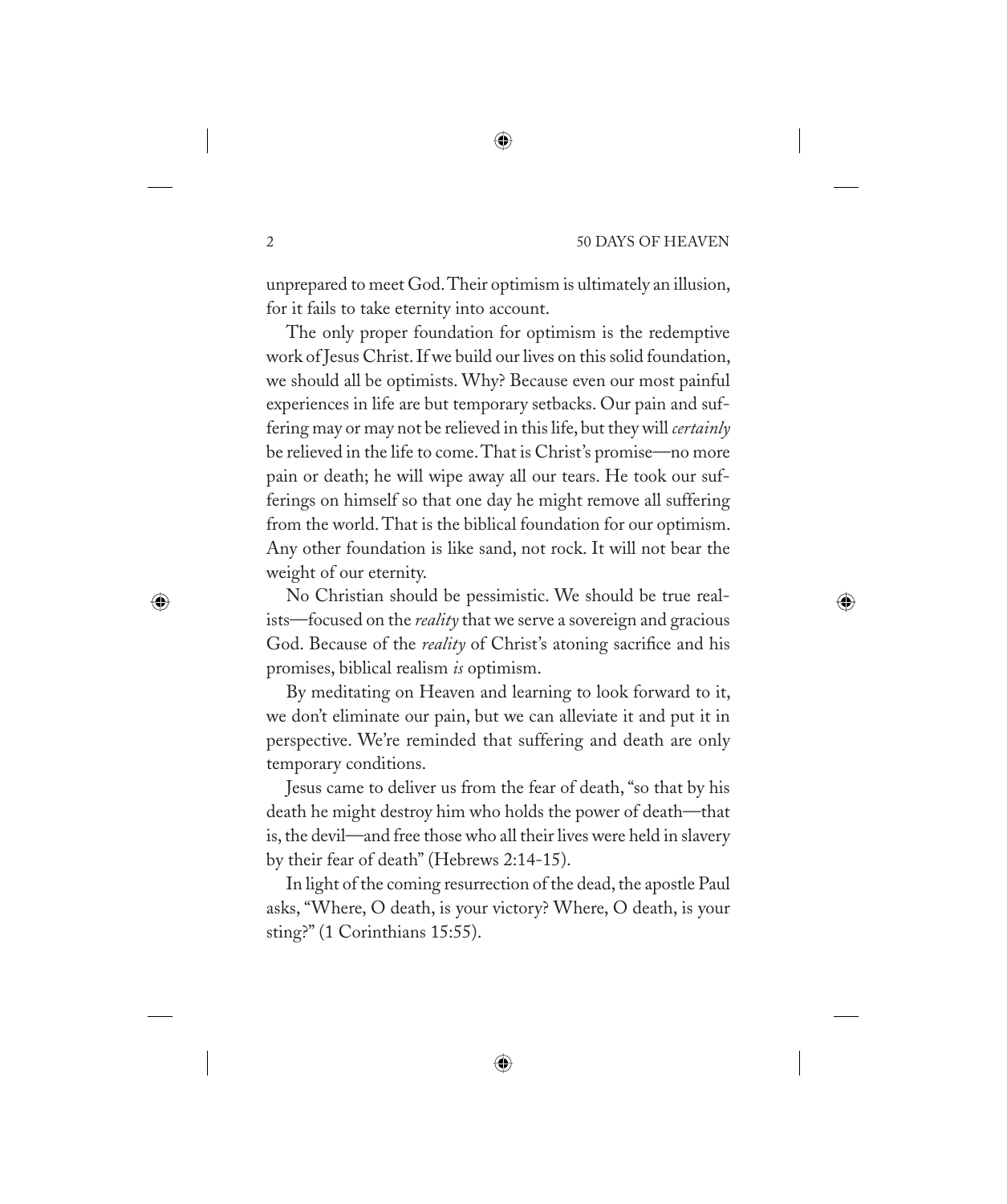We should not romanticize death. But those who know Jesus should realize that death is a gateway to never-ending joy.

Grasping what the Bible teaches about Heaven will shift our center of gravity and radically alter our perspective on life. It will give us *hope*, a word that the apostle Paul uses six times in Romans 8:20-25, where he explains that all creation longs for our resurrection and the world's coming redemption.

Don't place your hope in favorable life circumstances—they cannot and will not last. Instead, place your hope in Jesus Christ and his promises. One day he will return, and those who have placed their faith in him will be resurrected to life on the New Earth. They will behold God's face and joyfully serve him forever.

In 1952, Florence Chadwick stepped into the waters of the Pacific Ocean off Catalina Island, California, determined to swim to the mainland. An experienced swimmer, she had already been the first woman to swim the English Channel both ways.

The weather that day was foggy and chilly; Florence could hardly see the boats accompanying her. Still, she swam steadily for fifteen hours. When she begged to be taken out of the water along the way, her mother, in a boat alongside, told her that she was close and that she could make it. Finally, physically and emotionally exhausted, Florence stopped swimming and was pulled out. It wasn't until she was aboard the boat that she discovered the shore was less than half a mile away. At a news conference the next day, she said, "All I could see was the fog. . . . I think if I could have seen the shore, I would have made it."5

As you face discouragement, difficulty, or fatigue, or as you are surrounded by the fog of uncertain circumstances, are you thinking, *If only I could see the shore, I could make it*?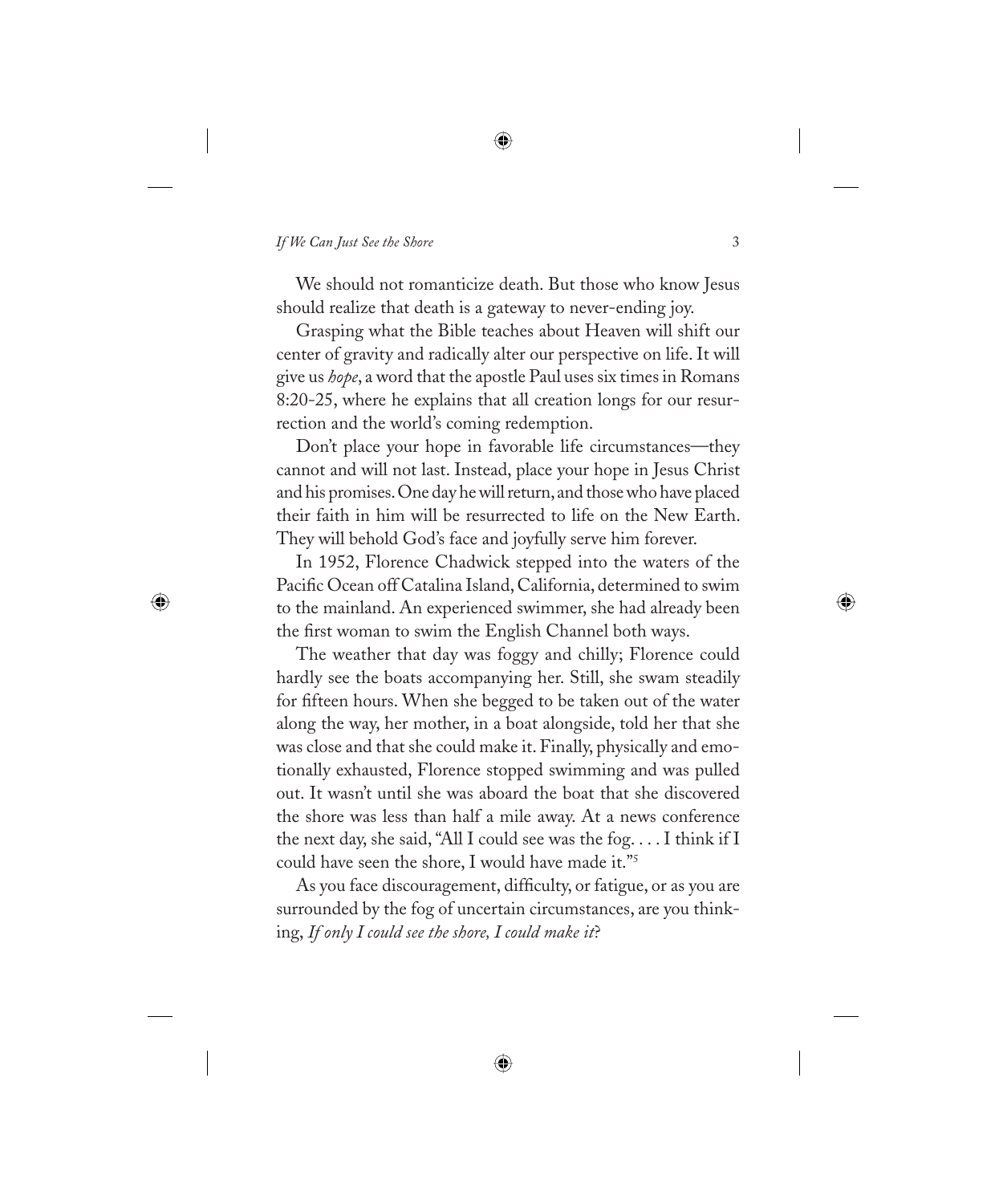Set your sights on Jesus Christ, the Rock of salvation. He is the one who has promised to prepare a place for those who put their hope in him, a place where they will live with him forever. If we can learn to fix our eyes on Jesus, to see through the fog and picture our eternal home in our mind's eye, it will comfort and energize us, giving us a clear look at the finish line.

When the apostle Paul faced hardship, beatings, and imprisonment, he said, "One thing I do: Forgetting what is behind and straining toward what is ahead, I press on toward the goal to win the prize for which God has called me heavenward in Christ Jesus" (Philippians 3:13-14).

What gave Paul the strength and perspective to "press on toward the goal"? A clear view of Heaven. He wanted to "win the prize" that awaited him in Heaven, and he knew that God had "called [him] heavenward in Christ Jesus."

If you're weary and don't know how you can keep going, I pray this book will give you encouragement, vision, and hope. No matter how tough life becomes, if you can see the shore and draw your strength from Christ, you'll make it.

#### **Are you able to see the shore? Will you ask God now to help you see it?**

 *O God, Father of all promise and hope, maker of a world that was once perfect and one day will be perfect again, help us to look beyond the fog of this world. Help us to see the shore of the homeland that awaits us—a glorious, eternal Kingdom purchased by the loving sacrifice of Jesus Christ, our Savior and the King of kings.*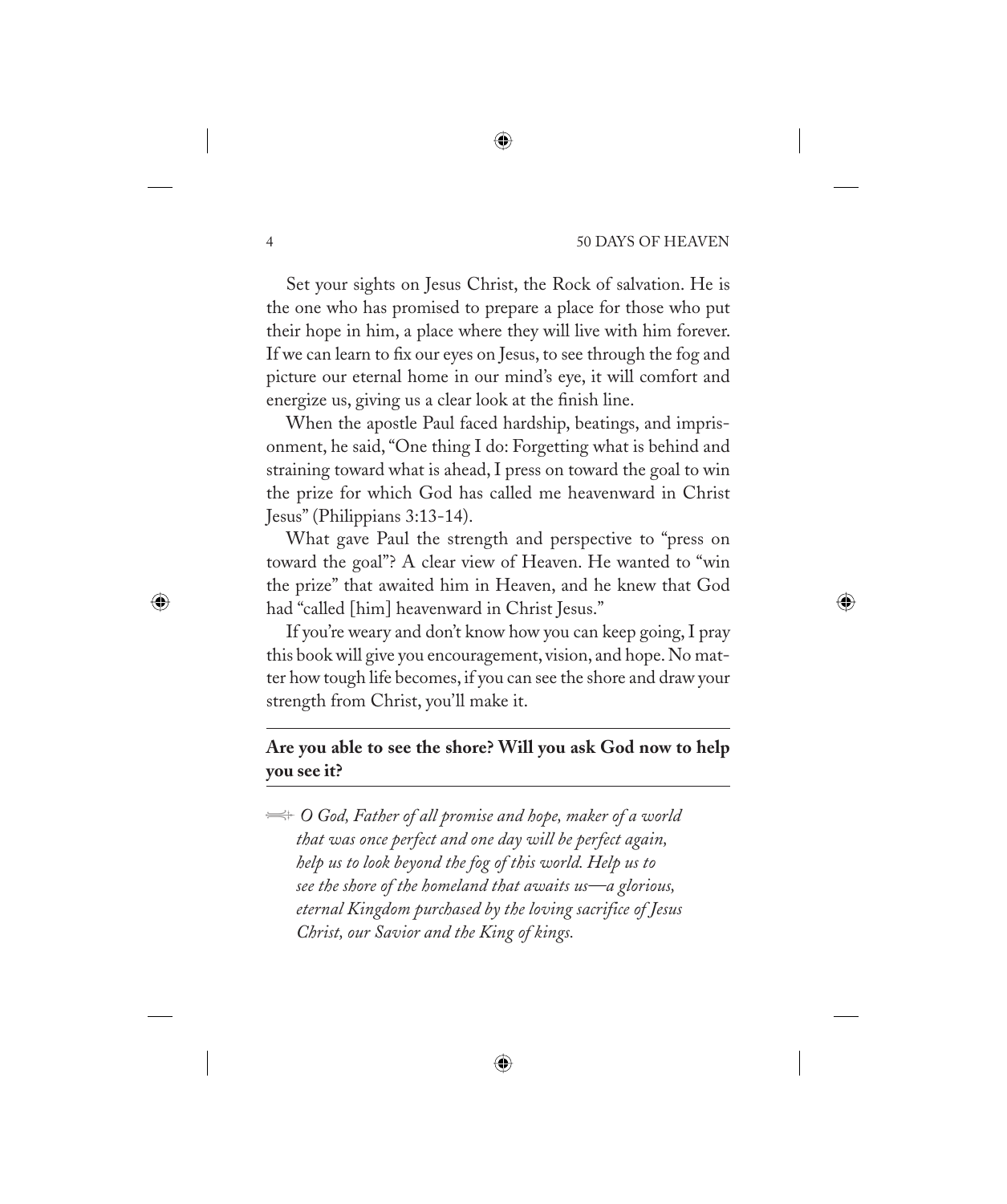# **AFTERWORD** *Living Now in Light of the World That Awaits Us*

Do not let your hearts be troubled. Trust in God; trust also in me. In my Father's house are many rooms; if it were not so, I would have told you. I am going there to prepare a place for you. And if I go and prepare a place for you, I will come back and take you to be with me that you also may be where I am. — Јон<br/>м 14:1-3



*I must keep alive in myself the desire for my true country,*  which I shall not find till after death; I must never let it get *snowed under or turned aside; I must make it the main object of life to press on to that other country and to help others to do the same.*<sup> $112$ </sup>  $-$  C. S. Lewis

J esus promised that he was going to prepare a place for us, a place where we will live with him forever. The Heaven we go to when we die is part of what he has prepared, but it is not our final destination, just as the airport where we wait for a flight is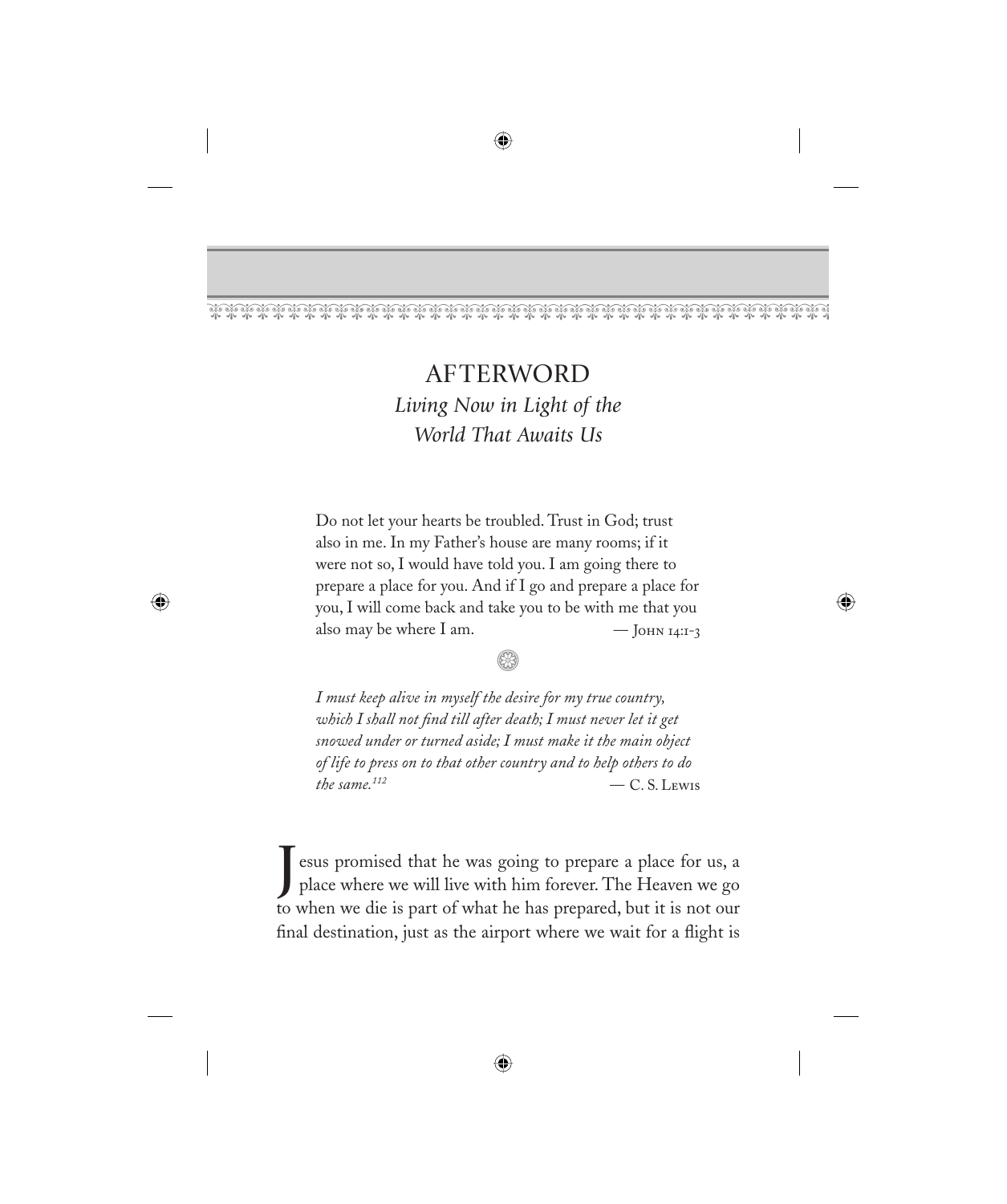part of our trip but not our destination. Where we're really going, the location of our eternal home, is the New Earth.

What kind of place can we expect our Lord to have prepared for us? Because he isn't limited, the possibilities are endless. I'm confident we can expect to find the best accommodations ever made by anyone, for anyone, in the history of the universe. The God who commends hospitality will not be outdone in showing hospitality to his children, whom he delights to comfort and reward.

A good carpenter envisions what he wants to build. He plans and designs. Then he does his work, carefully and skillfully, fashioning it to exact specifications. He takes pride in the work he's done and delights in showing it to others. And when he makes something for his bride or his children, he takes special care and delight.

Jesus is the carpenter from Nazareth. Carpenters know how to make things, and they know how to fix what's been damaged. Jesus has had experience building entire worlds (billions of them, throughout the universe). He's also an expert at *repairing* what has been damaged—whether people or worlds. And he's making a world for us, a remodel of the old Earth on a grand scale.

The Bible portrays life in God's presence, in our resurrected bodies in a resurrected universe, as so exciting and compelling that even the youngest and healthiest among us should look forward to it and daydream about it.

C. S. Lewis paints a beautiful picture of the eternal Heaven in The Last Battle, the final book of the Chronicles of Narnia. He concludes the series with what has become my favorite literary paragraph outside of Scripture: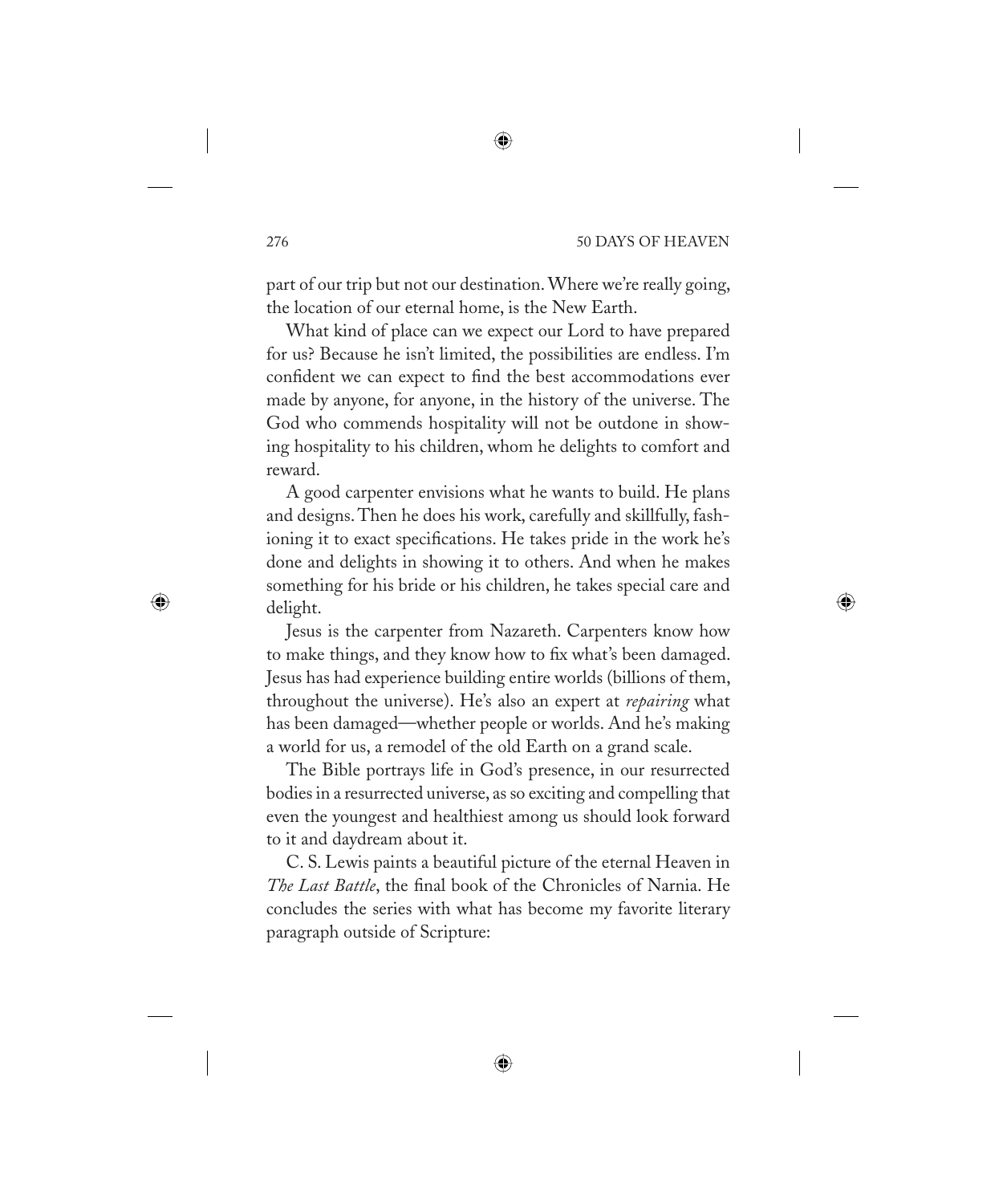As [Aslan] spoke He no longer looked to them like a lion; but the things that began to happen after that were so great and beautiful that I cannot write them. And for us this is the end of all the stories, and we can most truly say that they all lived happily ever after. But for them it was only the beginning of the real story. All their life in this world and all their adventures in Narnia have only been the cover and the title page. Now at last they were beginning Chapter One of the great Story which no one on earth has read; which goes on for ever; in which every chapter is better than the one before.<sup>113</sup>

Think of it: The story isn't over when we die. The story isn't over when Christ returns. And the story isn't over even when God makes the New Earth and places us there to live forever. That's only the beginning.

When Lewis makes use of the standard fairy-tale ending— "they all lived happily ever after"—you might be tempted to say, "But fairy tales aren't true." However, Lewis's Chronicles allude to the Bible, which *isn't* a fairy tale. In fact, God's Word is utterly realistic, showing the worst in even its good characters. It is unswerving in its portrayal of sin and suffering. Nowhere in Scripture do we see naive, sentimental, wishful thinking. What we see is our devastating separation from God; our relentless sin; God's persistent faithfulness; the hard, grueling work of Christ's redemption; the tangible nature of his resurrection; and the promise of coming judgment. And, finally, we see the restoration of God's ideal universe, fulfilling his plan of the ages, which will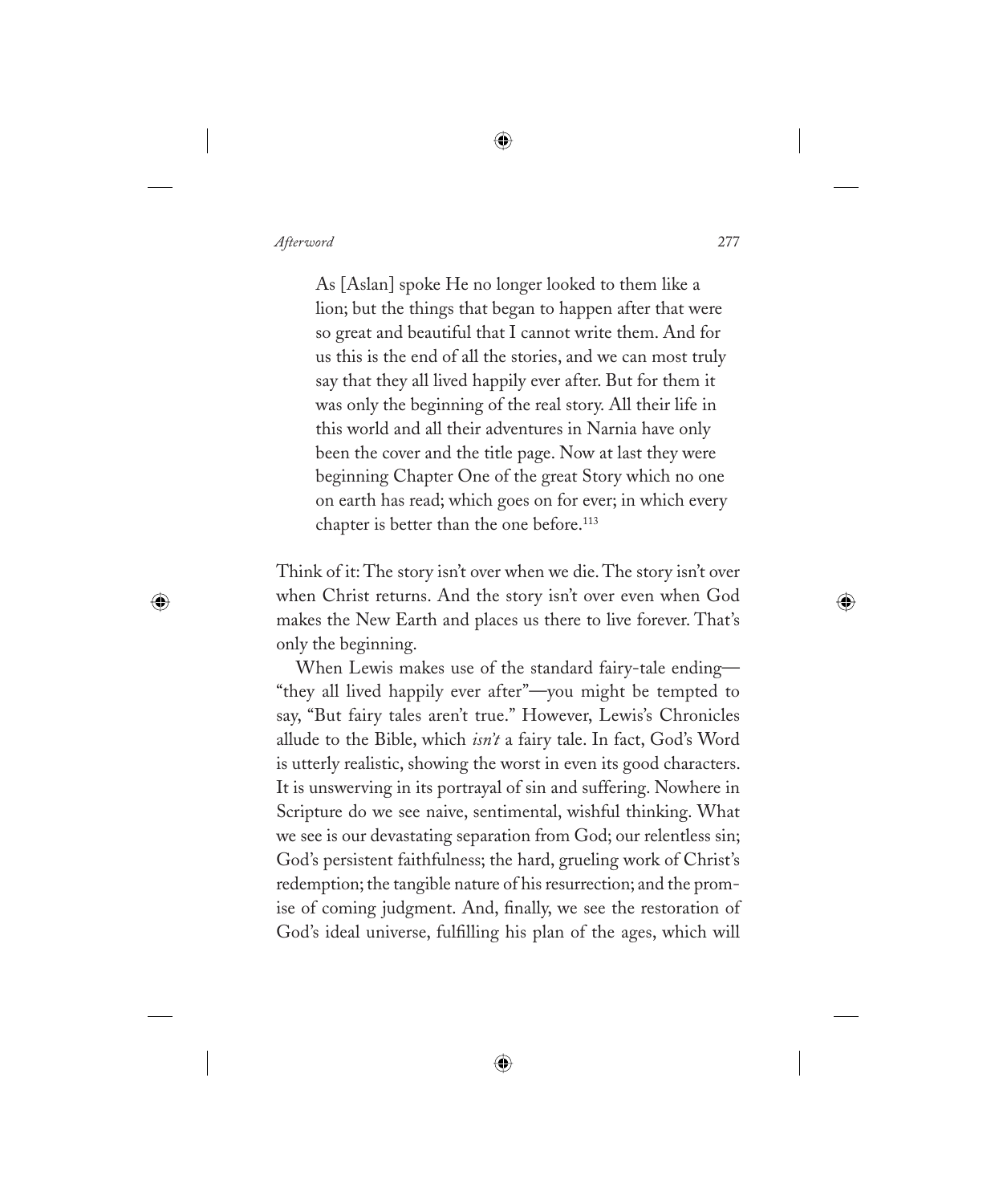culminate in resurrected people living with him on a resurrected Earth.

Then, and only then, will we live happily ever after.

By God's grace, I know that what awaits me in his presence, for all eternity, is something so magnificent it takes my breath away even as I write these words. Job declares it: "In my flesh I will see God. . . . I, and not another" (Job 19:26-27). That hope, that promise of redemption and restoration, eclipsed all of Job's heartaches. Surely it can eclipse yours and mine.

Think of it: Jesus, at unfathomable cost to himself, purchased for us a happy ending. A happy "ending" that will never end.

If you believe this, you won't cling desperately to this life. You'll stretch out your arms in anticipation of the greater life to come. Don't rob yourself of joy by letting even a single day go by without anticipating the new world that Christ is preparing for us.

If you don't yet know Jesus, it's not too late. Confess your sins and humbly accept the gift of his atoning sacrifice on your behalf. If you do know him, make your daily decisions in light of your destiny. By God's grace, use the time you have left on the present Earth to store up for yourself treasures on the New Earth, to be laid at Christ's feet for his glory (Revelation 4:10).

Knowing that this present world will end and become new heavens and a New Earth should profoundly affect your behavior. "You ought to live holy and godly lives as you look forward to the day of God. . . . In keeping with his promise we are looking forward to a new heaven and a new earth, the home of righteousness. So then, dear friends, since you are looking forward to this, make everyeffort to be found spotless, blameless and at peace with him" (2 Peter 3:11-14).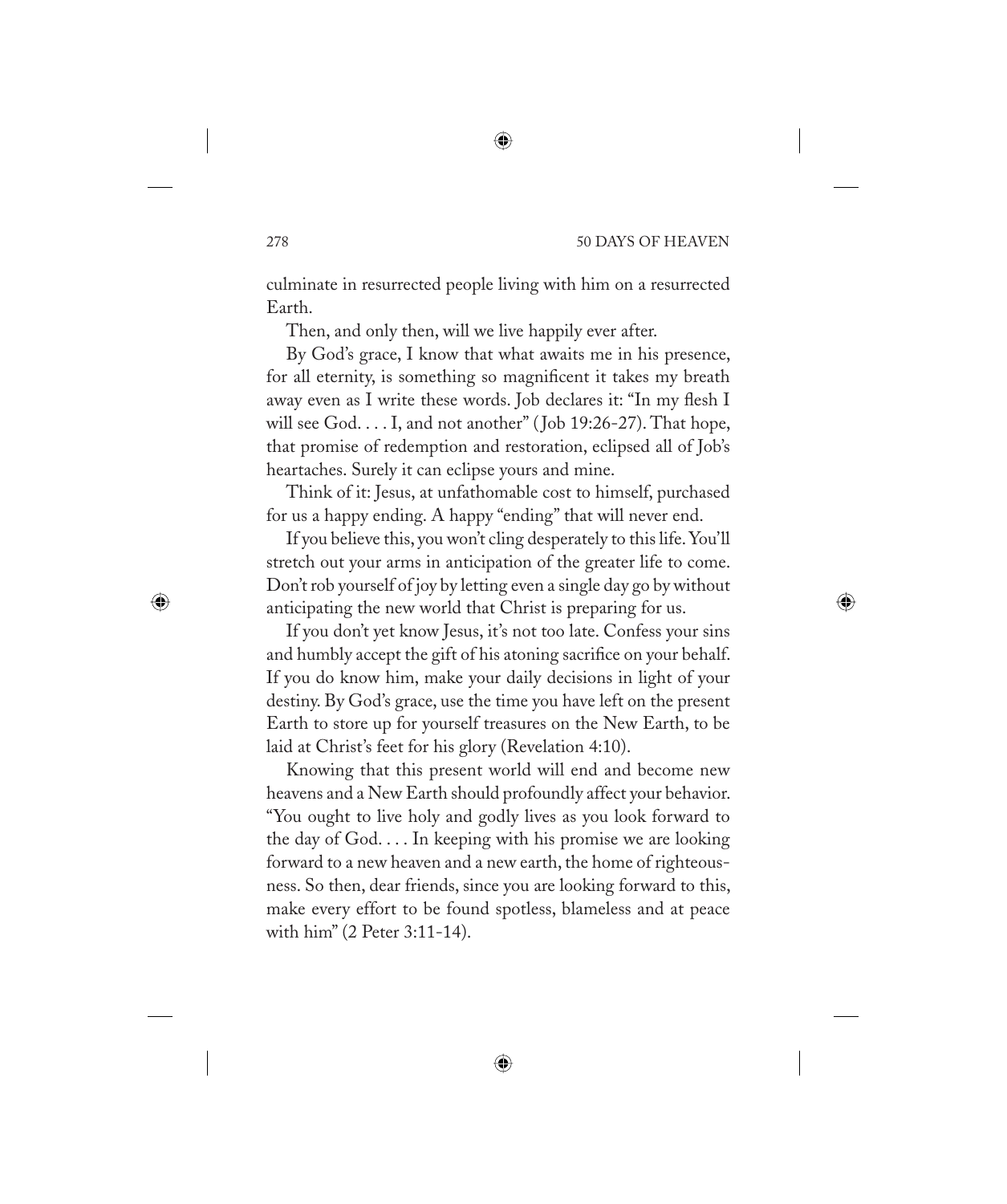If we grasp the meaning of "a new heaven and a new earth," we *will* look forward to it. (And if we're not looking forward to it, it's because we simply *do not* comprehend it.) Anticipating our homecoming ought to motivate us to live spotless lives here and now. Anticipating our future on a resurrected Earth can empower us to persevere in a difficult marriage, remain faithful to the hard task of caring for an ailing parent or child, or stick with a demanding job. Moses remained faithful to God because "he was looking ahead to his reward" (Hebrews 11:26).

Jesus tells us that one day his faithful servants will hear their Master say, "Well done, good and faithful servant. You have been faithful over a little; I will set you over much. Enter into the joy of your master" (Matthew 25:23, esv).

The idea of entering into the Master's joy is a telling picture of Heaven. It's not simply that being with the Master produces joy in us, though certainly it will. It's that our Master himself is joyful. He takes joy in himself, in his children, and in his creation. His joy is contagious. Heaven's environment is pure joy. Joy will be the very air we breathe. The Lord is inexhaustible—therefore his joy is inexhaustible.

Think about those incredible words: "Well done, good and faithful servant. . . . Enter into the joy of your master." Memorize those words. They are the words we *long* to hear, the words we were *made* to hear.

What changes do you need to initiate *today* so that you may one day hear those words from God?

Once we're home in Heaven, none of us will ever die again. Or suffer again. Or stay awake long lonely nights clutching the pillow next to us, wishing a loved one were still there. As a Christian,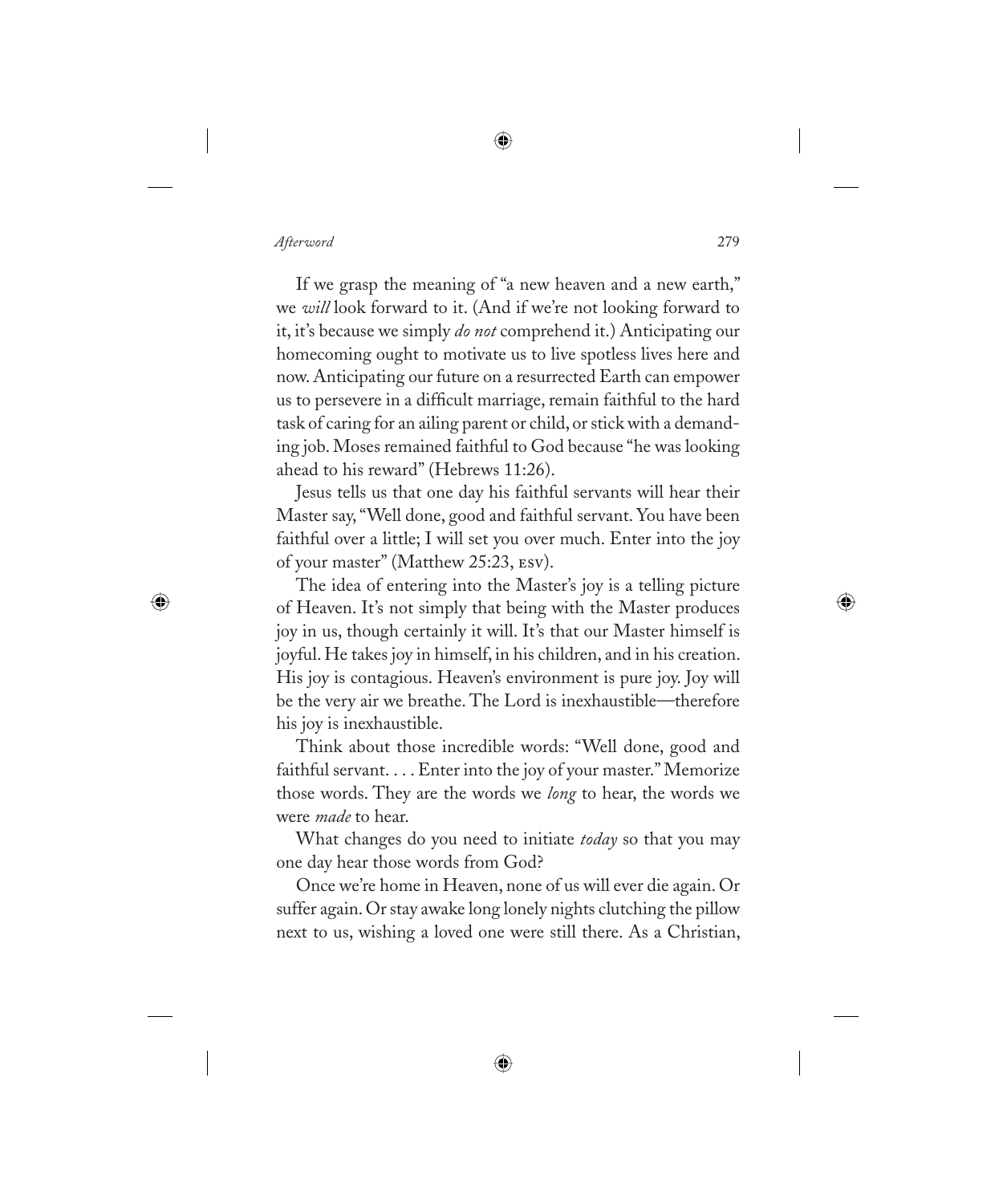the day I die will be the best day I've ever lived. But it won't be the best day I *will* ever live. Resurrection day will be far better. And the first day on the New Earth—that will be one *big* step for mankind, one giant leap for God's glory!

I need to say something to readers who are battling serious depression. The fact that Heaven will be wonderful shouldn't tempt us to take a shortcut to get there. If you're depressed, you may imagine that your life has no purpose. But as long as God keeps you here on Earth, it's *exactly* where he wants you. He's preparing you for another world. He knows precisely what he's doing. Through your suffering, difficulty, and depression, he's expanding your capacity for eternal joy.

Our lives on Earth are a training camp to ready us for Heaven. Don't make a terrible ending to your life's story—finish your Godgiven course on Earth. When God is done—and not before—he'll take you home in his own time and way. Meanwhile, he has a purpose for you here on Earth. Don't desert your post. (And by all means, go to a Christ-centered, Bible-believing church and find a wise Christian counselor.)

If all this about the present Heaven and the New Earth seems more than you can imagine, I'd encourage you not to reject it on that basis.

Our God, after all, is called the one "who is able to do immeasurably more than all we ask or imagine" (Ephesians 3:20). The very next verse gives praise to this God who acts immeasurably beyond our imaginations: "To him be glory in the church and in Christ Jesus throughout all generations, for ever and ever!"

That's just what those of us who know Jesus will be doing forever: glorifying God, ruling the New Earth, beholding God's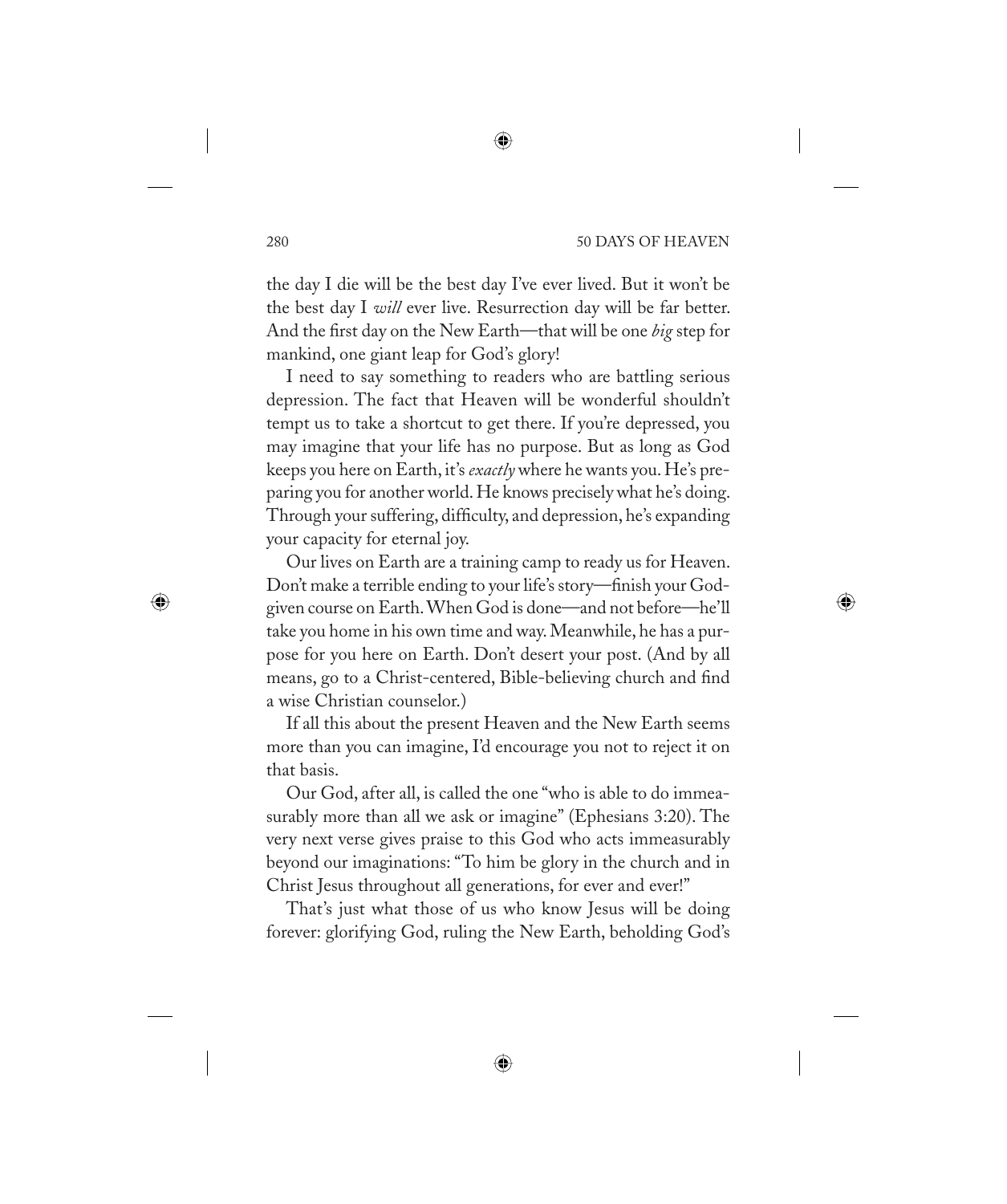wonders in the magnificence of his new creation. Seeing God's face, we will spend the coming ages learning more and more of his grace and kindness.

I can hardly wait! How about you?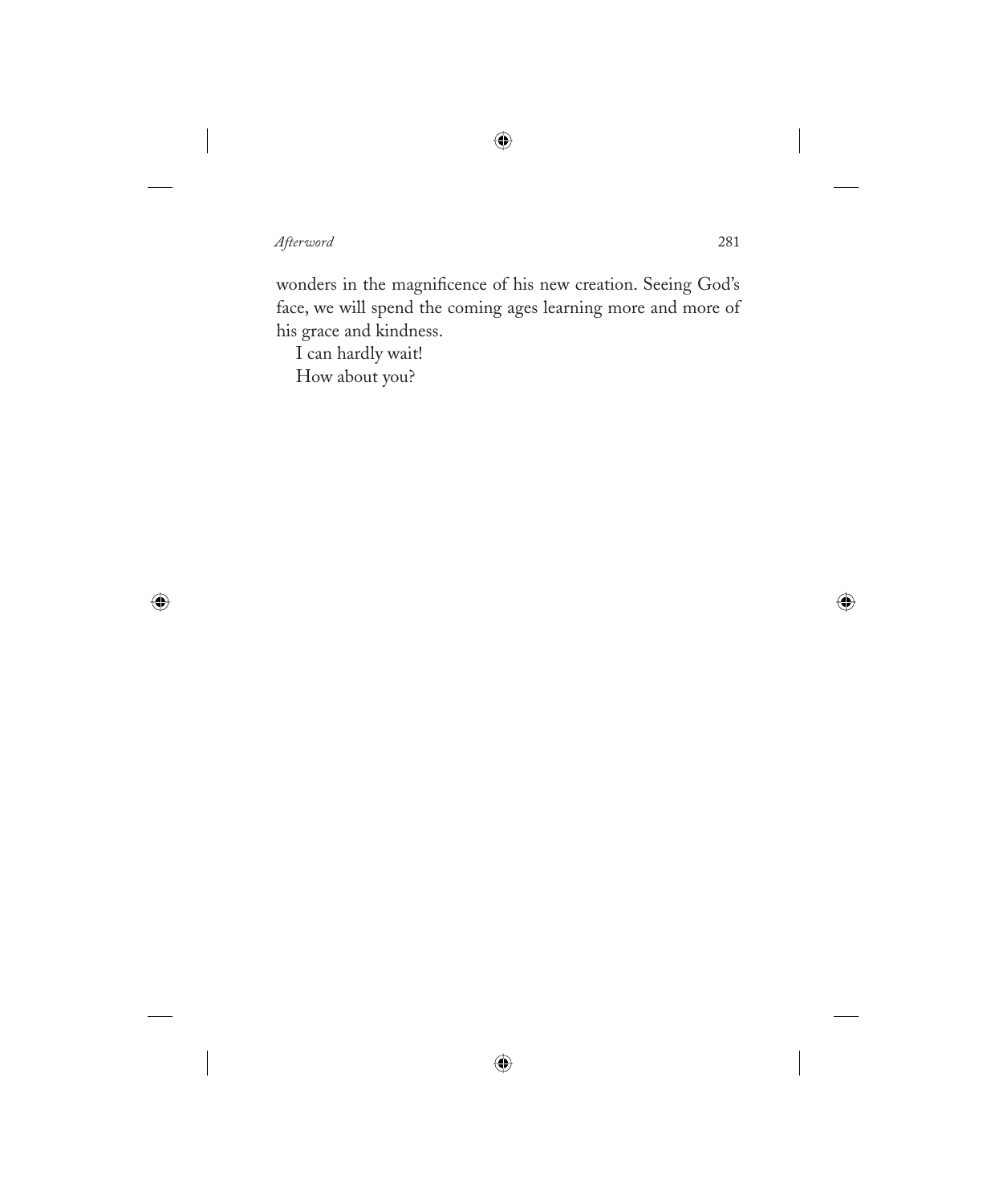#### **WHAT MANY PEOPLE ASSUME ABOUT HEAVEN**

Non-Earth

Unfamiliar

Disembodied (Platonic)

Foreign (utterly different from the home we know)

Leaving behind what we love

No time and space

Static, unchanging

No art, culture, or progress

Neither old (like Eden) nor new and earthlike; just unknown and inhuman

Nothing to do but float on clouds and strum harps; old life and relationships forgotten

Instant and complete knowledge, no curiosity; no learning or discovery

Boring

Inhuman; no individuality; desires lost

Absence of the terrible (but the presence of little we desire)

Story over

#### **WHAT THE BIBLE SAYS ABOUT HEAVEN**

New Earth

New, and old improved

Embodied (resurrected)

Home (all the comforts of home, with many innovations)

> Retaining the good; finding the best ahead

> > Time and space

Dynamic, developing

Art, culture, and progress

Both old and new, familiar and innovative; nostalgia and adventure

God to worship and serve; friends to enjoy; a universe to rule; purposeful work to do

An eternity of exciting learning and discovery of God and his creation

Fascinating

Fully human individuals; desires fulfilled

Presence of the wonderful (everything we desire and nothing we don't)

Story continuing forever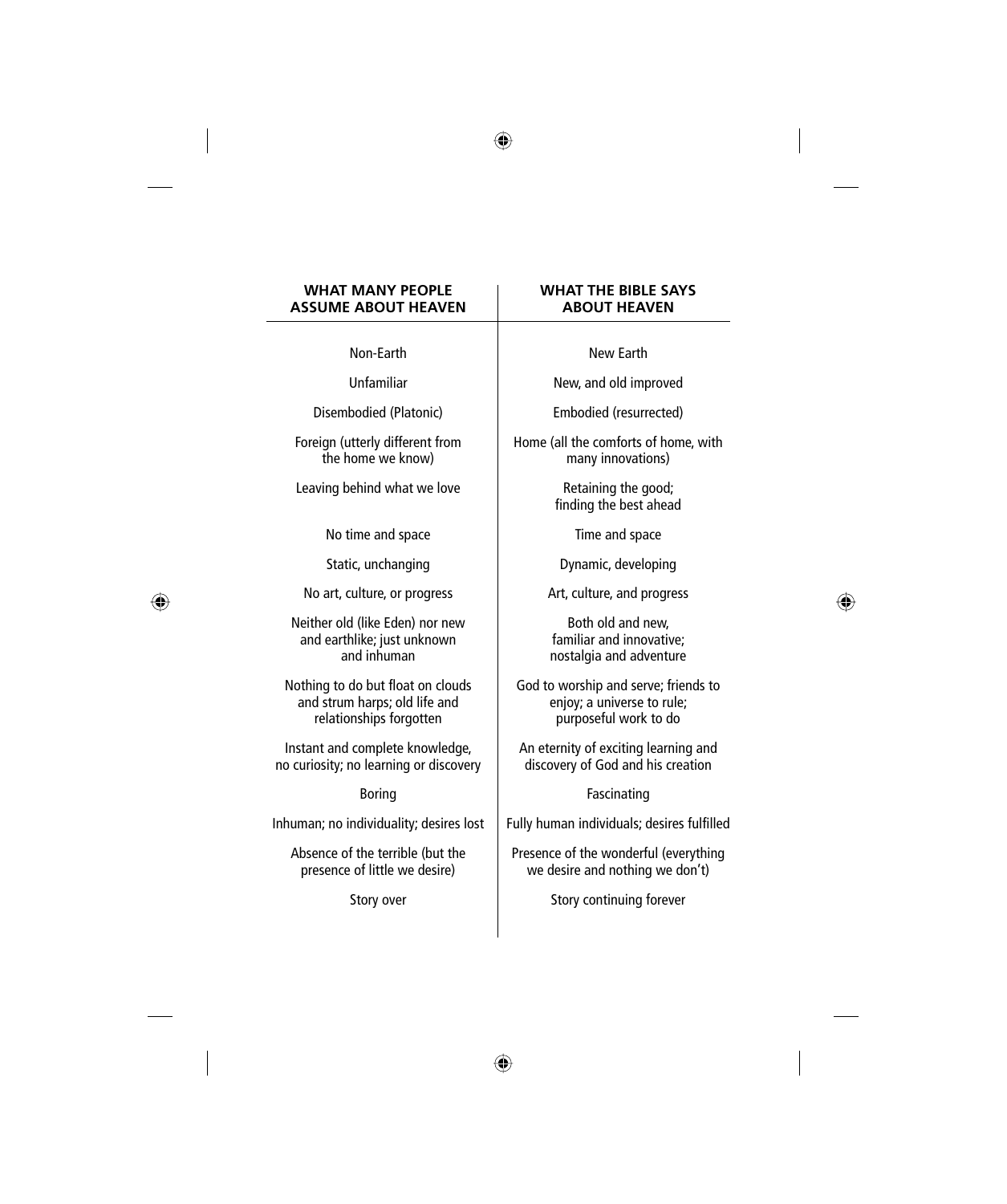### **NOTES**

- Anthony A. Hoekema, *The Bible and The Future* (Grand Rapids: Eerdmans, 1979), 1. 50–54.
- Ulrich Simon, *Heaven in the Christian Tradition* (London: Wyman and Sons, 1958), 2. 218.
- C. S. Lewis, *The Weight of Glory and Other Addresses,* revised and expanded edition 3. (New York: Macmillan, 1980), 3–4.
- Ola Elizabeth Winslow, *Jonathan Edwards: Basic Writings* (New York: New 4. American Library, 1966), 142.
- 5. "Loving the Church," audiotape of sermon by C. J. Mahaney at Covenant Life Church, Gaithersburg, Md., n.d.
- C. S. Lewis, *Mere Christianity* (New York: Collier, 1960), 118. 6.
- 7. Gerhard Kittel and Gerhard Friedrich, eds., Geoffrey W. Bromiley, trans. and ed., *Theological Dictionary of the New Testament* (Grand Rapids: Eerdmans, 1964–76), 2:288.
- Lewis, *Mere Christianity*, 118. 8.
- Francis Schaeffer, *Art and the Bible* (Downer's Grove, Ill.: InterVarsity, 1973), 61. 9.
- Ephesians 3:20. 10.
- John Donne, *Sermons III*. 11.
- Jonathan Edwards, *The Sermons of Jonathan Edwards: A Reader*, ed. Wilson H. 12. Kimnach, Kenneth P. Minkema, and Douglas A. Sweeney (New Haven, Conn.: Yale University Press, 1999), 74–75.
- Ibid. 13.
- Augustine, *The City of God*, 22, 30 and *Confessions* 1, 1, quoted in John E. Rotelle, 14.*Augustine Day by Day* (New York: Catholic Book Publishing, 1986).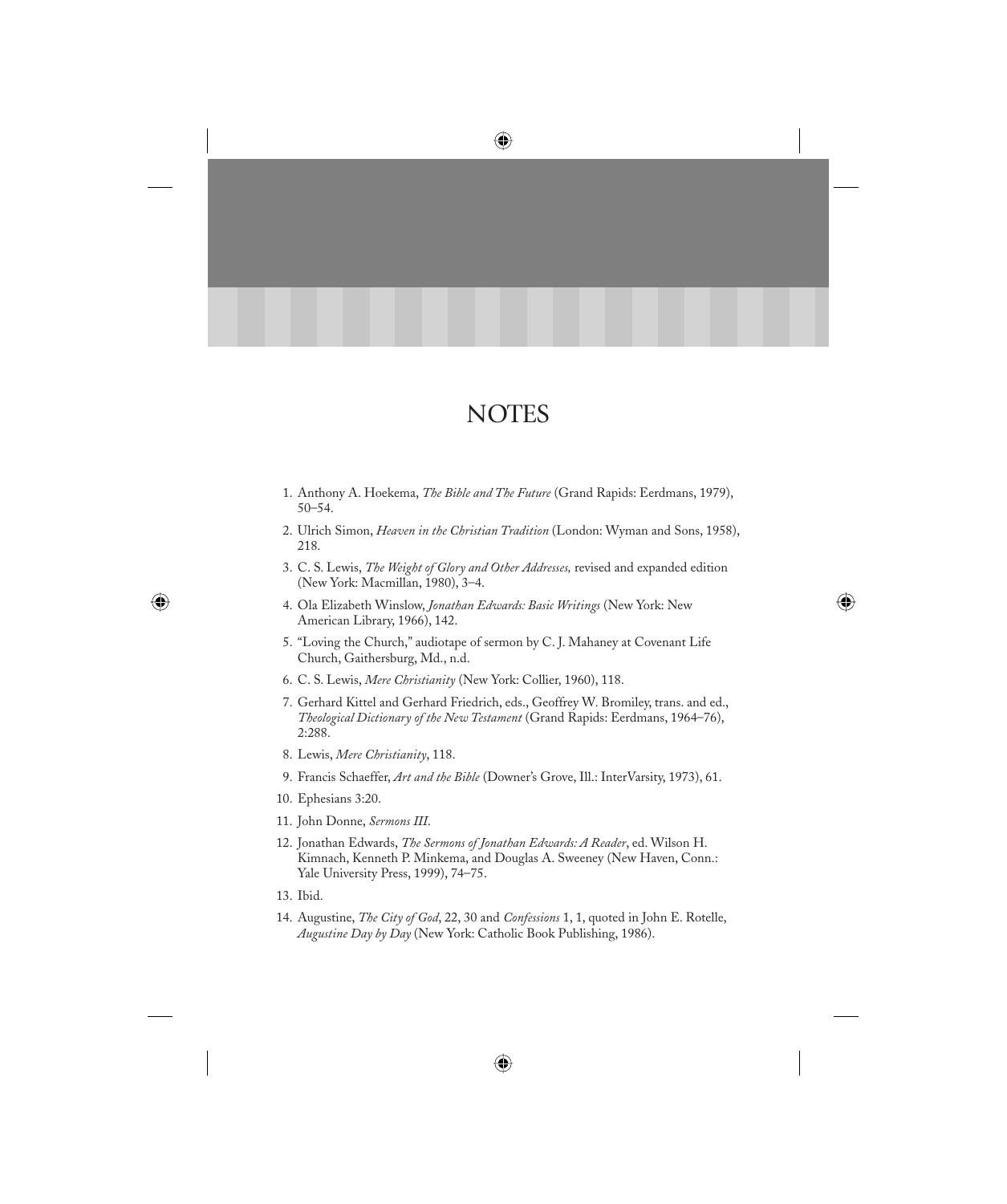- Augustine, *The City of God*, quoted in Alister McGrath, *A Brief History of Heaven* 15. (Malden, Mass.: Blackwell, 2003), 182–183.
- 16. C. S. Lewis, *Letters to Malcolm: Chiefly on Prayer* (New York: Harcourt, 1963), 76.
- 17. K. Connie Kang, "Next Stop, the Pearly Gates . . . or Hell?" *Los Angeles Times*, October 24, 2003.
- 18. Ruthanna C. Metzgar, from her story "It's Not in the Book!" Used by permission. For the full story in Ruthanna's own words, see Eternal Perspective Ministries, http://www.epm.org/articles/metzgar.html.
- Anthony A. Hoekema, "Heaven: Not Just an Eternal Day Off," *Christianity Today* 19. ( June 6, 2003).
- McGrath, *A Brief History of Heaven*, 5. 20.
- Wayne Grudem, *Systematic Theology: An Introduction to Biblical Doctrine* (Grand 21. Rapids: Zondervan, 1994), 1158.
- George Sweeting and Donald Sweeting, "The Evangelist and the Agnostic," *Moody*  22. *Monthly* ( July/August 1989), 69.
- 23. St. Cyprian, *Mortality*, chapter 26.
- Peter Toon, *Heaven and Hell: A Biblical and Theological Overview* (Nashville: 24. Nelson, 1986), 26.
- McGrath, *A Brief History of Heaven*, 40. 25.
- C. S. Lewis, *The Weight of Glory and Other Addresses* (Grand Rapids: Eerdmans, 26. 1949), 13.
- C. S. Lewis, *The Problem of Pain* (New York: Macmillan, 1962), 147. 27.
- Albert Wolters, *Creation Regained: Biblical Basics for a Reformational Worldview* 28. (Grand Rapids: Eerdmans, 1985), 57.
- 29. Ibid., 58.
- Philip P. Bliss, "Hallelujah, What a Savior!" *International Lessons Monthly*, 1875. 30.
- D. Martyn Lloyd-Jones, *Great Doctrines of the Bible* (Wheaton, Ill.: Crossway 31. Books, 2003), part 3, 247–248.
- Millard Erickson, *Christian Theology* (Grand Rapids: Baker, 1998), 1232. 32.
- Donald Guthrie, *New Testament Theology* (Downers Grove, Ill.: InterVarsity, 1981), 33. 880.
- Walton J. Brown, *Home at Last* (Washington, D.C.: Review and Herald, 1983), 34. 145.
- 35. Paul Marshall with Lela Gilbert, *Heaven Is Not My Home: Learning to Live in God's Creation* (Nashville: Word, 1998), 247, 249.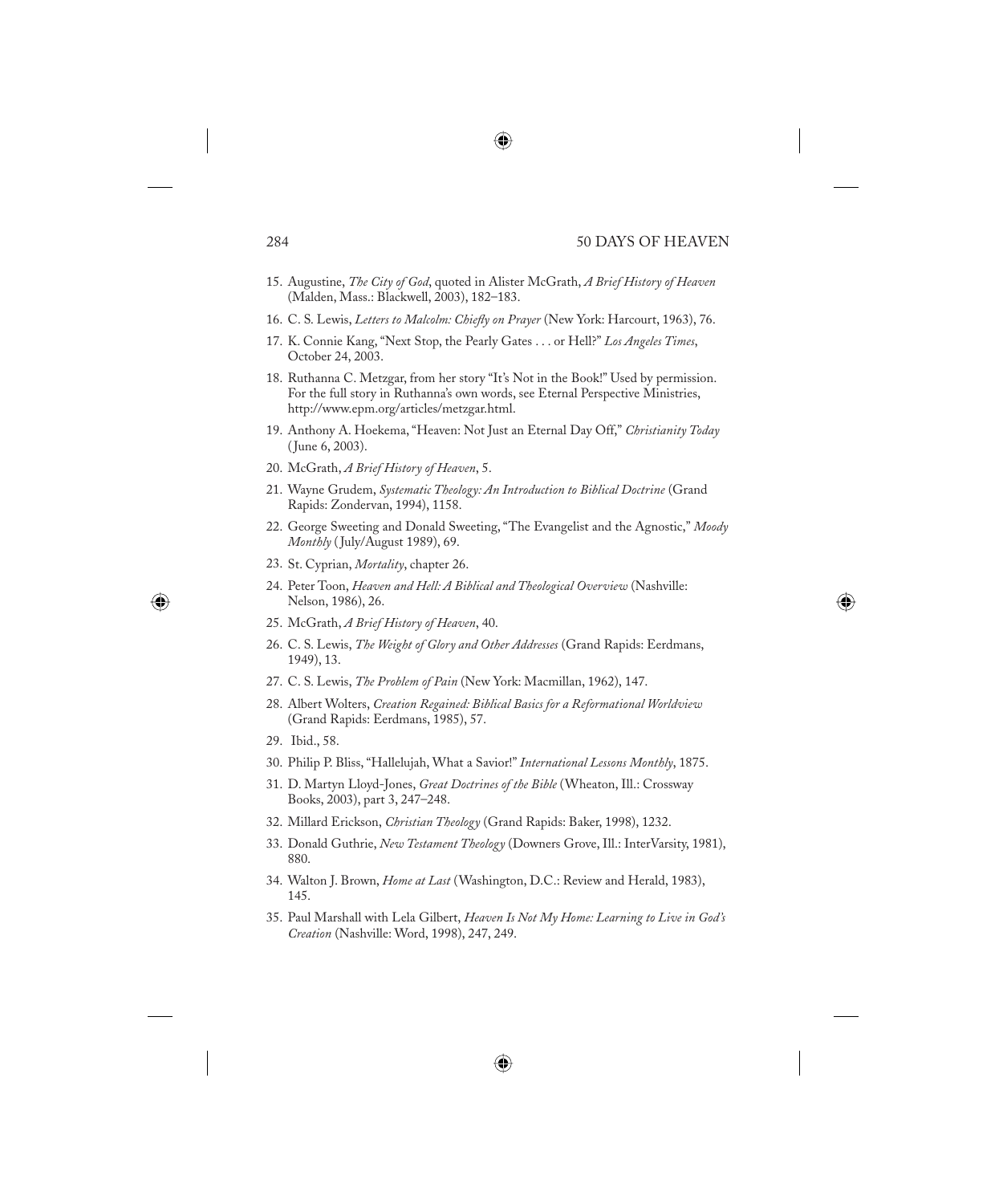- Augustine, *The City of God*, Book XXII, chapter 29. 36.
- 37. Richard Mouw, *When the Kings Come Marching In* (Grand Rapids: Eerdmans, 1983), 30.
- In my summary of Isaiah 60, I am indebted to Richard Mouw's *When the Kings*  38. *Come Marching In*.
- A. A. Hodge*, Evangelical Theology: A Course of Popular Lectures* (Edinburgh: Banner 39. of Truth, 1976), 399.
- Ibid., 399–402. 40.
- Maltbie D. Babcock, "This Is My Father's World," 1901. 41.
- Revelation 22:3. 42.
- R. A. Torrey, *Heaven or Hell* (New Kensington, Pa.: Whitaker House, 1985), 68. 43.
- Anthony Hoekema, *The Bible and the Future* (Grand Rapids: Eerdmans, 1979), 251. 44.
- Westminster *Larger Catechism* (1647), question 87; http://www.reformed.org/ 45. documents/index.html?mainframe=http://www.reformed.org/documents/larger1. html.
- The Westminster Confession of Faith, Chap. XXXI, "Of Synods and Councils," 46. Presbyterian Church in America, http://www.pcanet.org/general/cof\_chapxxxixxxiii.htm.
- 47. Joni Eareckson Tada, *Heaven: Your Real Home* (Grand Rapids: Zondervan, 1995), 39.
- Erich Sauer, *The King of the Earth* (Grand Rapids: Eerdmans, 1962), 97. 48.
- Cornelius P. Venema, *The Promise of the Future* (Trowbridge, U.K.: Banner of Truth, 49. 2000), 461.
- 50. Greg K. Beale, "The Eschatological Conception of New Testament Theology," *Eschatology in Bible and Theology*, ed. Kent E. Brower and Mark W. Elliott (Downer's Grove, Ill.: InterVarsity, 1997), 21–22.
- Walter Bauer, *The Greek-English Lexicon of the New Testament and Other Early*  51. *Christian Literature*, ed. Frederick W. Danker, 3rd ed. (Chicago: University of Chicago Press).
- G. K. Chesterton, *Orthodoxy* (Chicago: Thomas More Association, 1985), 99–100. 52.
- Lewis, *Mere Christianity*, 120. 53.
- Marshall, *Heaven Is Not My Home*, 32–33. 54.
- 55. Saint Teresa of Avila, *The Way of Perfection*, chap. 28, par. 2, Christian Classics Ethereal Library, http://www.ccel.org/ccel/teresa/way.i.xxxiv.html.
- 56. Irenaeus, *Heresies*, 5:32, 1 (SC 153:396–399).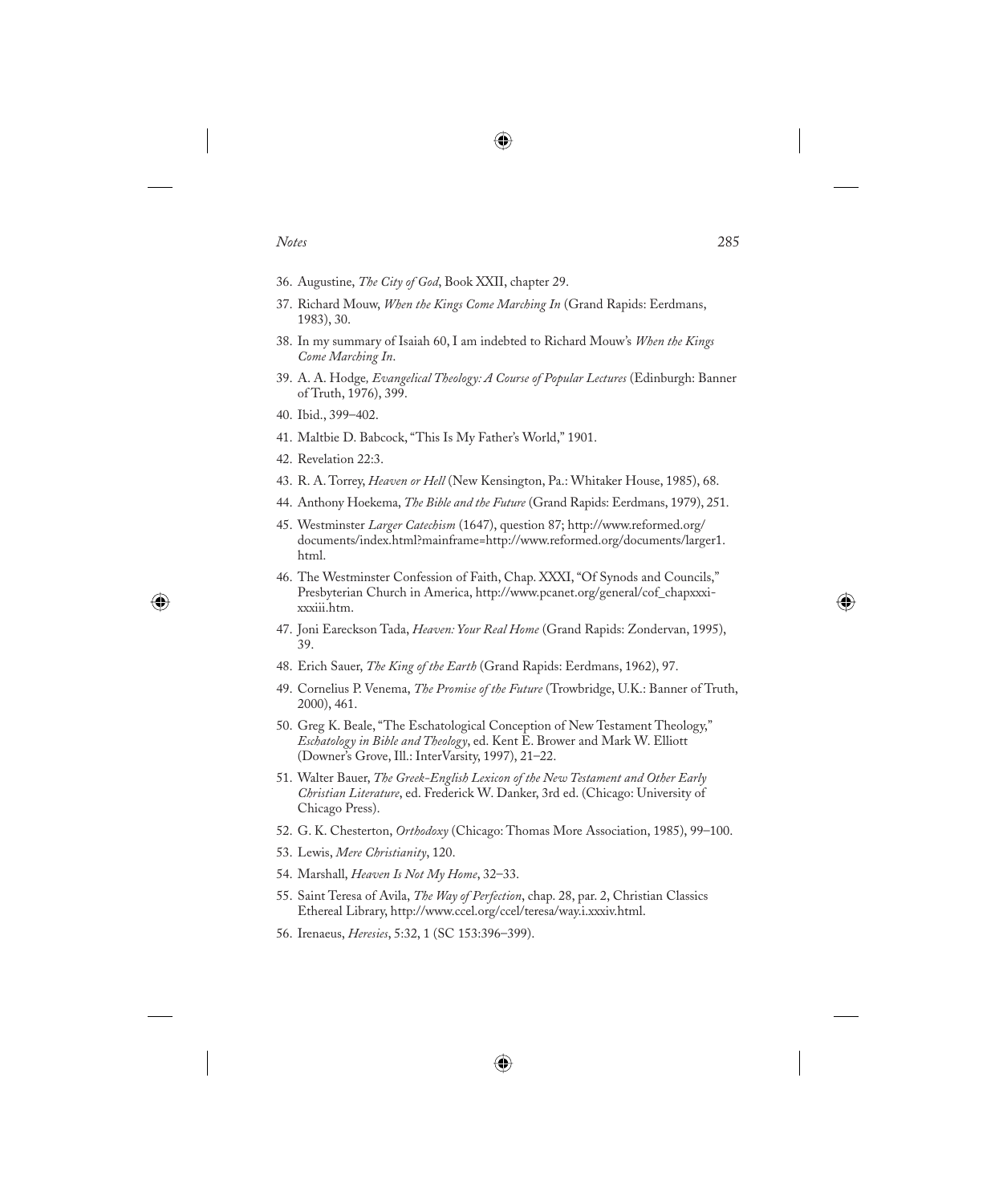- 57. Dallas Willard, *The Divine Conspiracy: Rediscovering Our Hidden Life in God* (San Francisco: HarperSanFrancisco, 1998), 378.
- 58. Matthew 25:23, esv.
- Willard, *The Divine Conspiracy*, 398. 59.
- McGrath, *A Brief History of Heaven*, 70. 60.
- C. S. Lewis, *The Last Battle* (New York: Collier, 1956), 169–171. 61.
- 62. Isaiah 51:3.
- 63. Ezekiel 36:35, nasb.
- 64. John Wesley, Sermon 60, "The General Deliverance."
- 65. Ibid.
- Augustine, *Confessions*, trans. H. Chadwick (Oxford: Oxford Press, 1991), 257. 66.
- Lewis, *Mere Christianity*, 190. 67.
- Grudem, *Systematic Theology*, 1158–1164. 68.
- 69. Jonathan Edwards, *Heaven—A World of Love* (Amityville, N.Y.: Calvary Press, 1999), 24.
- 70. Colleen McDannell and Bernhard Lang, *Heaven: A History* (New York: Vintage Books, 1988), 307.
- 71. Dave Hunt, *Whatever Happened to Heaven?* (Eugene, Ore.: Harvest House, 1988), 238.
- 72. J. Boudreau, *The Happiness of Heaven* (Rockford, Ill.: Tan Books, 1984), 120–122.
- 73. Richard Baxter, *The Saints' Everlasting Rest* (1649).
- 74. Boudreau, *The Happiness of Heaven*, 107–108.
- 75. Victor Hugo, "The Future Life," quoted in Dave Wilkinson, "And I Shall Dwell," sermon preached at Moorpark Presbyterian Church, Moorpark, Calif., February 18, 20. See http://www.moorparkpres.org/sermons/2001/021801.htm.
- 76. St. Bede, from a sermon preached circa 710.
- 77. Salem Kirban, *What Is Heaven Like?* (Huntingdon Valley, Pa.: Second Coming, 1991), 8.
- 78. Boudreau, *The Happiness of Heaven*, 117.
- George MacDonald, quoted in Herbert Lockyer, *Death and the Life Hereafter* 79. (Grand Rapids: Baker, 1975), 65.
- Amy Carmichael, "Thou Givest . . . They Gather," quoted in *Images of Heaven:*  80.*Refl ections on Glory*, comp. Lil Copan and Anna Trimiew (Wheaton, Ill.: Harold Shaw, 1996), 111.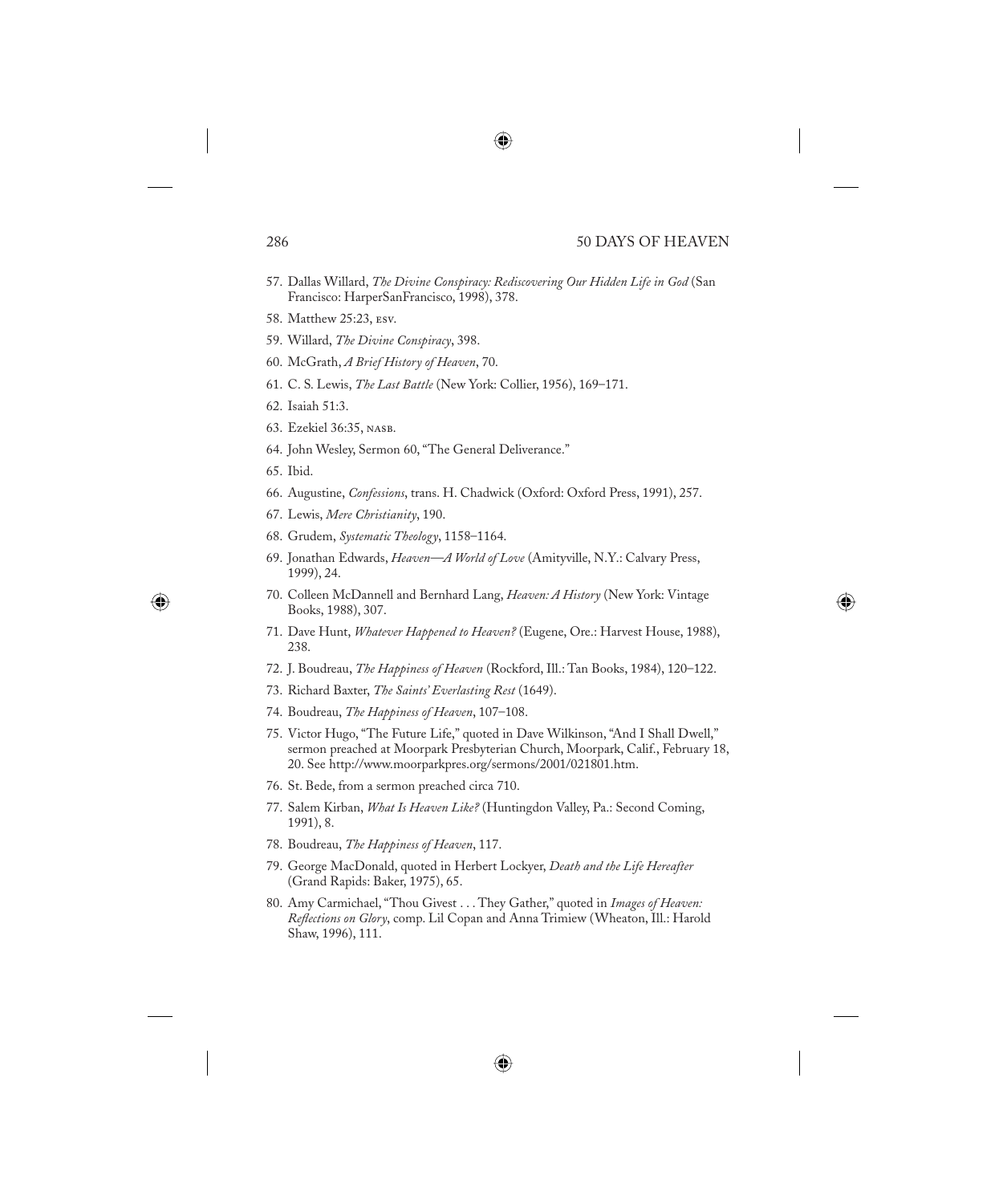- W. Graham Scroggie, *What About Heaven?* (London: Christian Literature 81. Crusade, 1940), 93–95.
- Drake W. Whitchurch, *Waking from Earth: Seeking Heaven, the Heart's True Home* 82. (Kearney, Neb.: Morris Publishing, 1999), 95.
- Augustine, quoted in McDannell and Lang, *Heaven: A History*, 60. 83.
- Jim Elliot, quoted in Elisabeth Elliot, *Through Gates of Splendor* (Wheaton, Ill.: 84. Tyndale, 1981).
- *Babette's Feast*, directed by Gabriel Axel (Panorama Film, 1987). 85.
- Mouw, *When the Kings Come Marching In.* 86.
- Herman Bavinck, *The Last Things* (Grand Rapids: Baker, 1996), 160. 87.
- 88. Mouw, When the Kings Come Marching In, 47.
- Sam Storms, "Joy's Eternal Increase," in an unpublished manuscript on Jonathan 89. Edwards's view of Heaven.
- 90. Hoekema, "Heaven: Not Just an Eternal Day Off."
- 91. Venema, *Promise of the Future*, 481.
- Marshall, *Heaven Is Not My Home*, 30. 92.
- 93. Ibid.
- 94. Ibid., 30–31.
- Arthur O. Roberts, *Exploring Heaven* (San Francisco: HarperSanFrancisco, 2003), 95. 148.
- Piper, *Future Grace* (Sisters, Ore.: Multnomah, 1995), 381. 96.
- 97. McDannell and Lang, *Heaven: A History*, 47.
- Lewis, *The Last Battle*, 179. 98.
- James M. Campbell, *Heaven Opened: A Book of Comfort and Hope* (New York: 99. Revell, 1924), 123.
- 100. Joni Eareckson Tada, quoted in Douglas J. Rumford, *What about Heaven and Hell?* (Wheaton, Ill.: Tyndale, 2000), 31.
- 101. Robert Browning, "Rabbi Ben Ezra," lines 1–3, in *Dramatis Personae* (London: Chapman and Hall, 1864).
- Toon, *Heaven and Hell*, 204. 102.
- E. J. Fortman, S.J., *Everlasting Life after Death* (New York: Alba House, 1976), 309. 103.
- 104. John Milton, quoted in Campbell, *Heaven Opened*, 75.
- 105. A poem variously attributed to Henry Scott Holland or Henry Van Dyke; source uncertain.